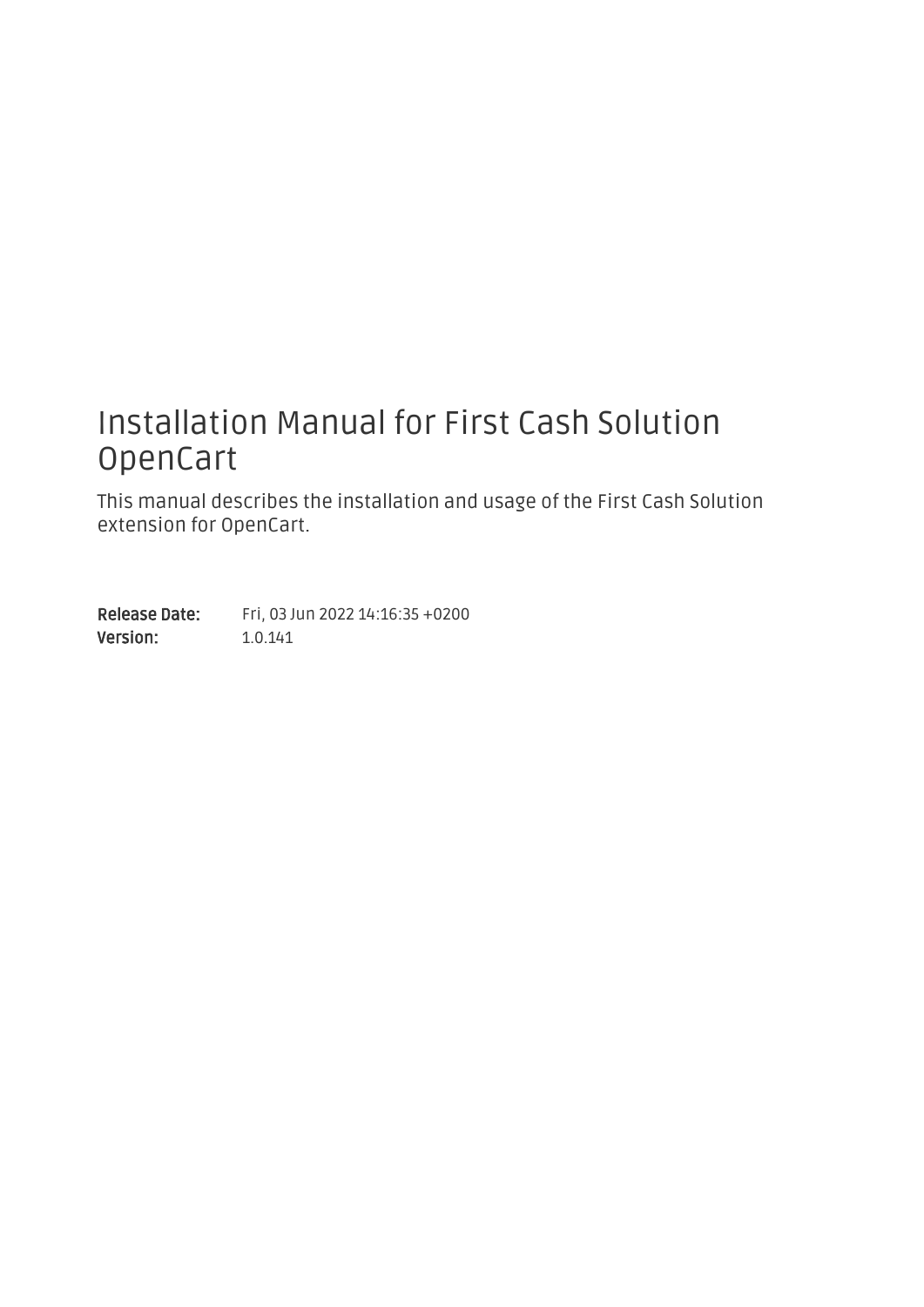#### 2 / 29

© copyright by wallee AG Fri, 03 Jun 2022 14:16:35 +0200 ####conditional####

Telefon: CH: +41 (0)44 505 13 60 DE: +49 (0)40 2999 60117 UK: +44 (0)161 850 6890 US: +1 (0)205 557 5869

General-Guisan-Strasse 47

E-Mail: info@sellxed.com

wallee AG CH-8400 Winterthur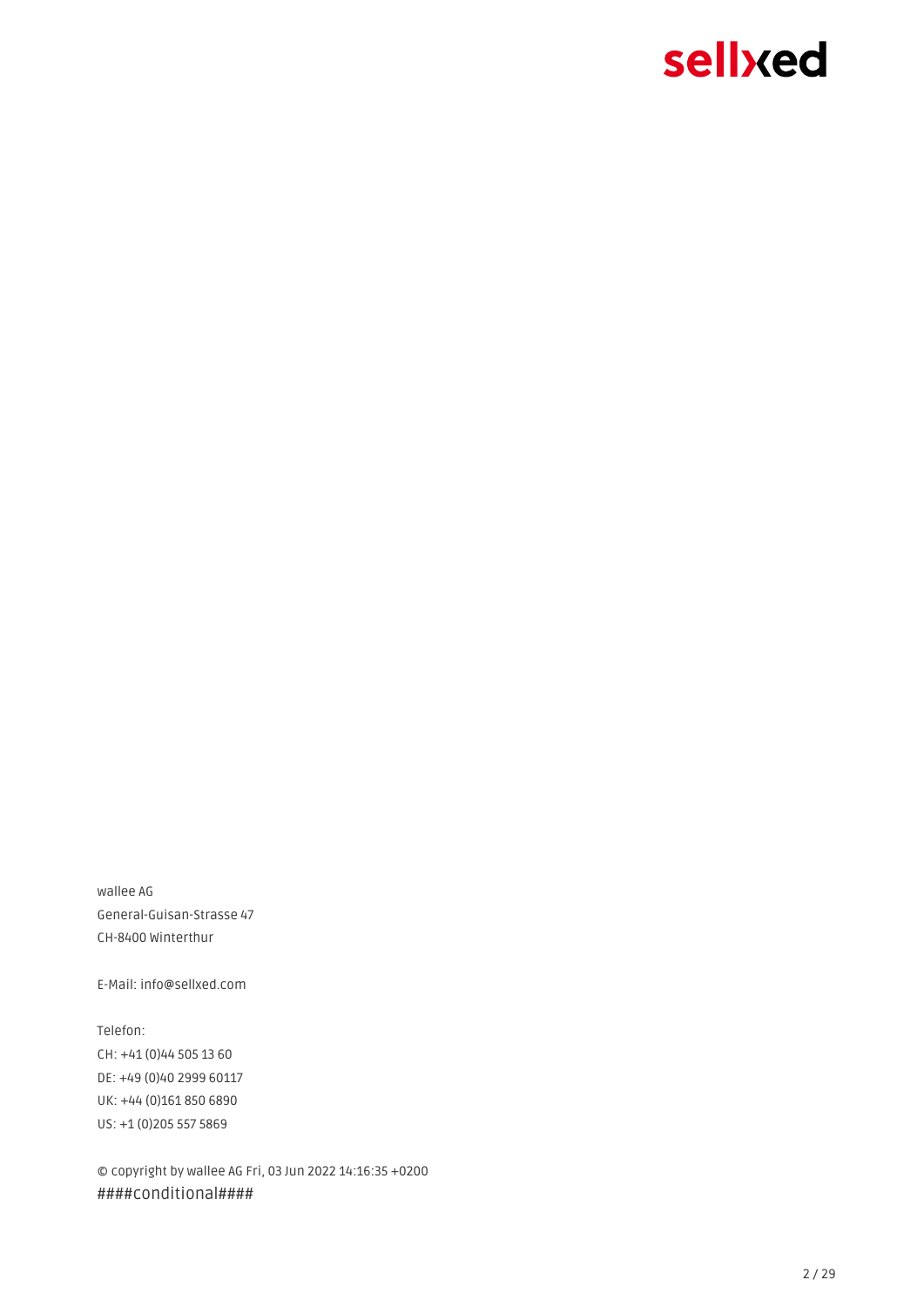## **Table of Contents**

| $\mathbf{1}$   |     |  |
|----------------|-----|--|
|                | 1.1 |  |
|                | 1.2 |  |
| $\overline{2}$ |     |  |
|                | 2.1 |  |
| 3              |     |  |
|                | 3.1 |  |
|                | 3.2 |  |
|                |     |  |
|                |     |  |
| 4              |     |  |
| 5              |     |  |
|                | 5.1 |  |
|                | 5.2 |  |
|                | 5.3 |  |
|                | 5.4 |  |
|                |     |  |
|                | 5.5 |  |
| $6\phantom{1}$ |     |  |
|                | 6.1 |  |
|                |     |  |
|                |     |  |
|                |     |  |
|                | 6.3 |  |
|                | 6.4 |  |
|                |     |  |
|                |     |  |
| $\overline{7}$ |     |  |
|                | 7.1 |  |
|                | 7.2 |  |
|                |     |  |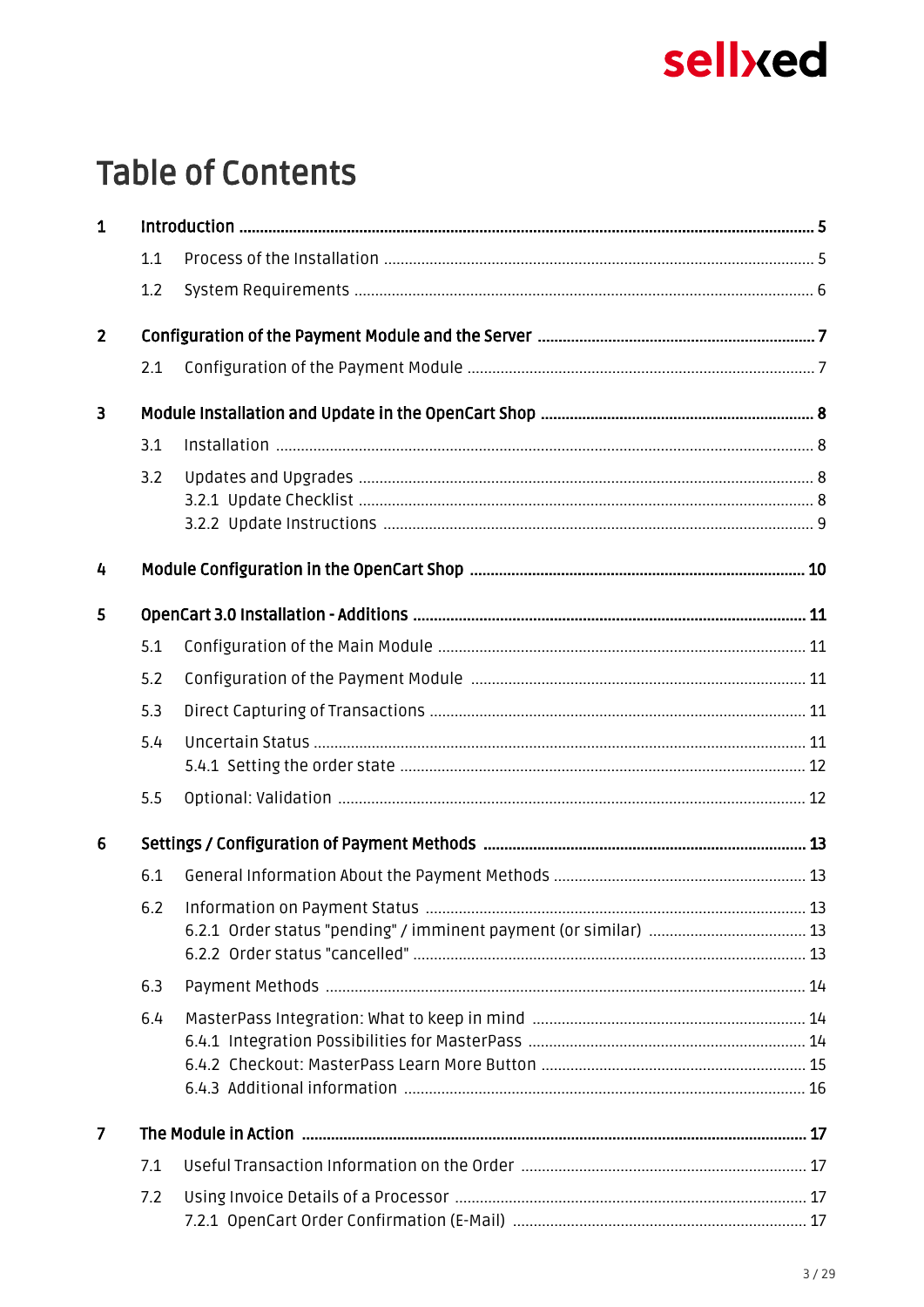|                   | 7.3  |  |
|-------------------|------|--|
|                   | 7.4  |  |
|                   |      |  |
|                   |      |  |
|                   | 7.5  |  |
|                   | 7.6  |  |
| 8                 |      |  |
|                   | 8.1  |  |
|                   | 8.2  |  |
| 9                 |      |  |
|                   | 9.1  |  |
| 10                |      |  |
|                   | 10.1 |  |
| 11                |      |  |
|                   | 11.1 |  |
|                   | 11.2 |  |
| $12 \overline{ }$ |      |  |
|                   |      |  |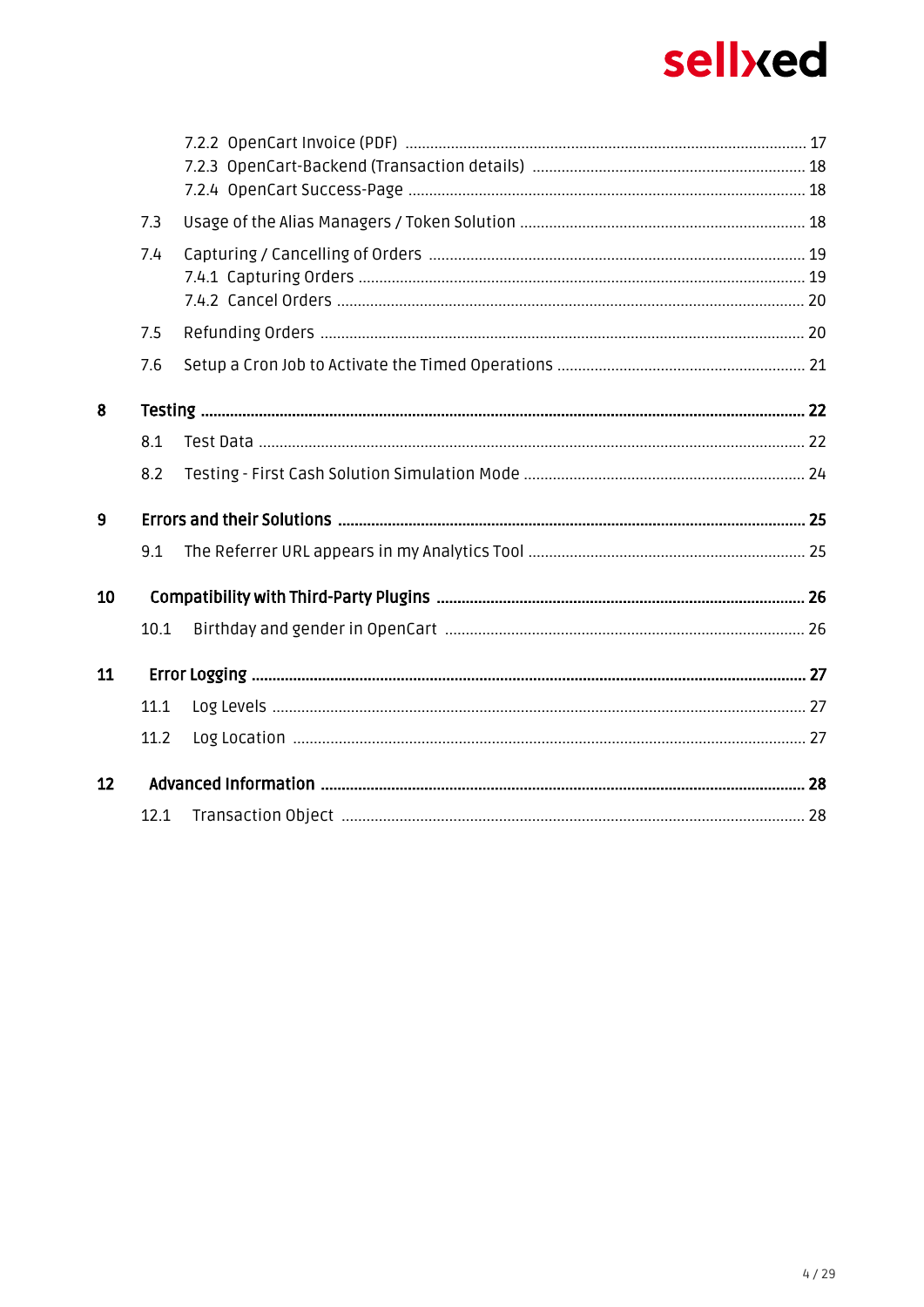## <span id="page-4-0"></span>1 Introduction

This manual explains the installation, configuration and usage of the payment module for OpenCart and First Cash Solution.

Before beginning with the installation, please make sure that you are in possession of all necessary data:

- You should have received a Merchant ID from First Cash Solution for the test account. Furthermore, you have received the corresponding user name and password
- Encryption password and HMAC-Key
- An Analytics Password which you require for logging into First Cash Solution Analytics
- OpenCart payment module by sellxed.com/shop
- Access data to your server and shop

In case you don't yet have a contract with First Cash Solution, you can gladly acquire it directly through us.

Note that you must use at least PHP version 5.6 for our plugins. PHP 8 or higher is currently not supported.

### <span id="page-4-1"></span>1.1 Process of the Installation

In this document you will find all important information for the installation of the module. It is important that you strictly follow the checklist. Only by doing so, can a secure usage in correspondence with all security regulations be guaranteed.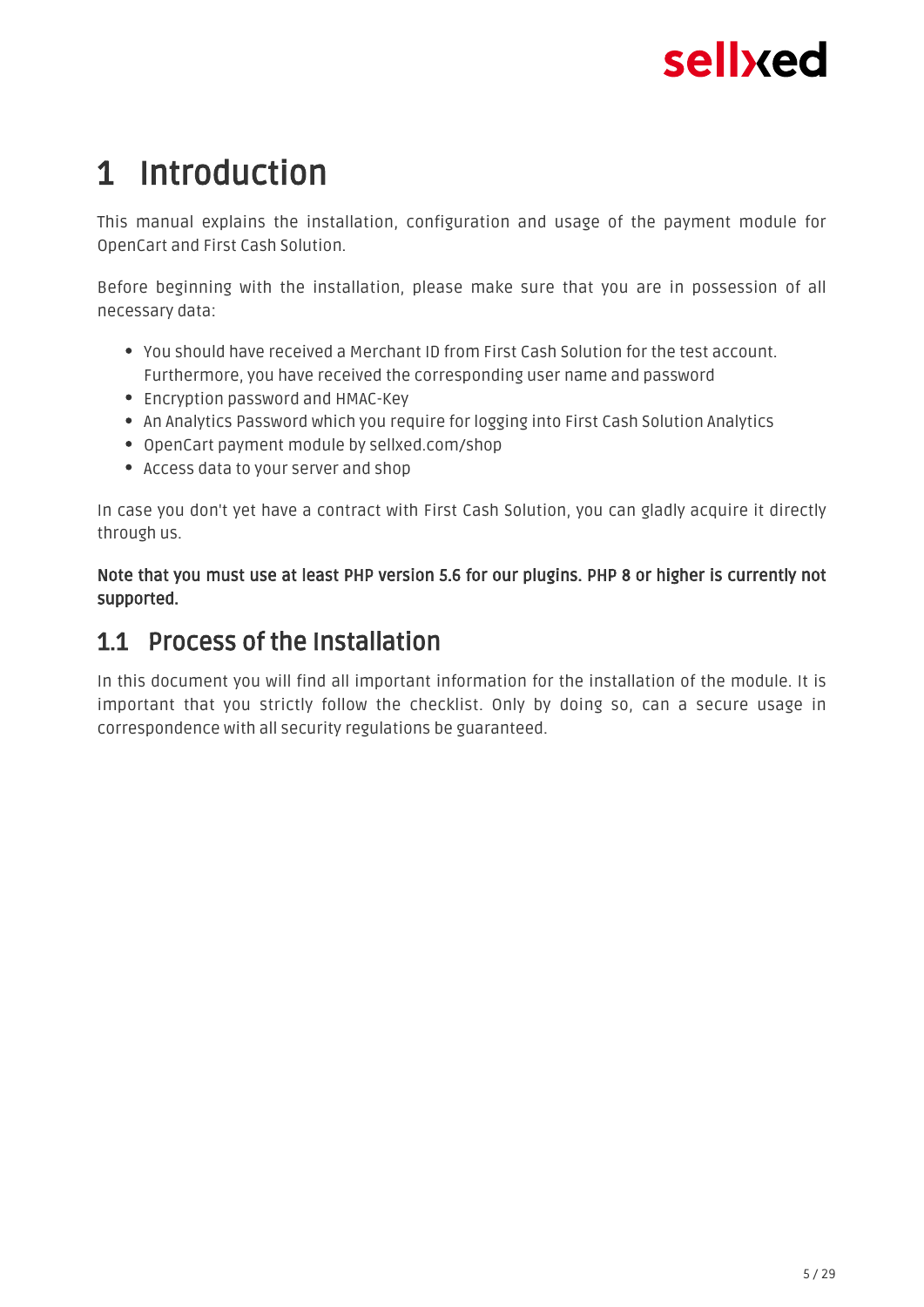

- 1. Basic configuration of the server including the setting up of the notify script
- 2. Configuration of the basic settings of the payment module
- 3. Configuration of the payment methods
- 4. Carrying out of a test purchase with the attached <u>test data</u> at the end of this document
- 5. If the test was successful, your account can be activated

#### Installation Service

Our payment plugins should have per default the correct settings for most of our customers' preferences. That means once you have entered the required credentials in the plugin configuration to connect your account to your website, the plugin should be fully operational. Should you be willing to receive detailed information on a setting you do not know, you may contact our support team who will be able to assist you further.

Our support team is at your disposal during regular business hours at: [http://www.](http://www.sellxed.com/support) [sellxed.com/support](http://www.sellxed.com/support). Furthermore, you have the option of ordering our installation service. We will make sure the plugin is installed correctly in your shop: [http://www.](http://www.sellxed.com/shop/en/integration-und-installation.html) [sellxed.com/shop/de/integration-und-installation.html](http://www.sellxed.com/shop/en/integration-und-installation.html)

#### .htaccess Directory Protection

In order to test the module, any kind of directory protection or IP blocking on your server must be deactivated. This is crucial as otherwise the payment feedback of First Cash Solution might not get through to the shop.

### <span id="page-5-0"></span>1.2 System Requirements

In general, the plugin has the same system requirements as OpenCart. Below you can find the most important requirements of the plugin:

- PHP Version: 5.4.x or higher
- OpenSSL: Current version with support for TLS 1.2 or higher.
- fsockopen: The PHP function fsockopen must be enabled. The plugin must be able to connect to external systems over the Internet.
- PHP Functions: All common PHP functions must be enabled.

In case you are using OpenCart version 3.0.3.5 or 3.0.3.6, you must patch your store to fix the twig extension error in order for modified templates to be loaded. The following extension can be used to resolve the issue: [https://www.opencart.com/index.php?route=marketplace/extension](https://www.opencart.com/index.php?route=marketplace/extension/info&extension_id=40469) [/info&extension\\_id=40469](https://www.opencart.com/index.php?route=marketplace/extension/info&extension_id=40469).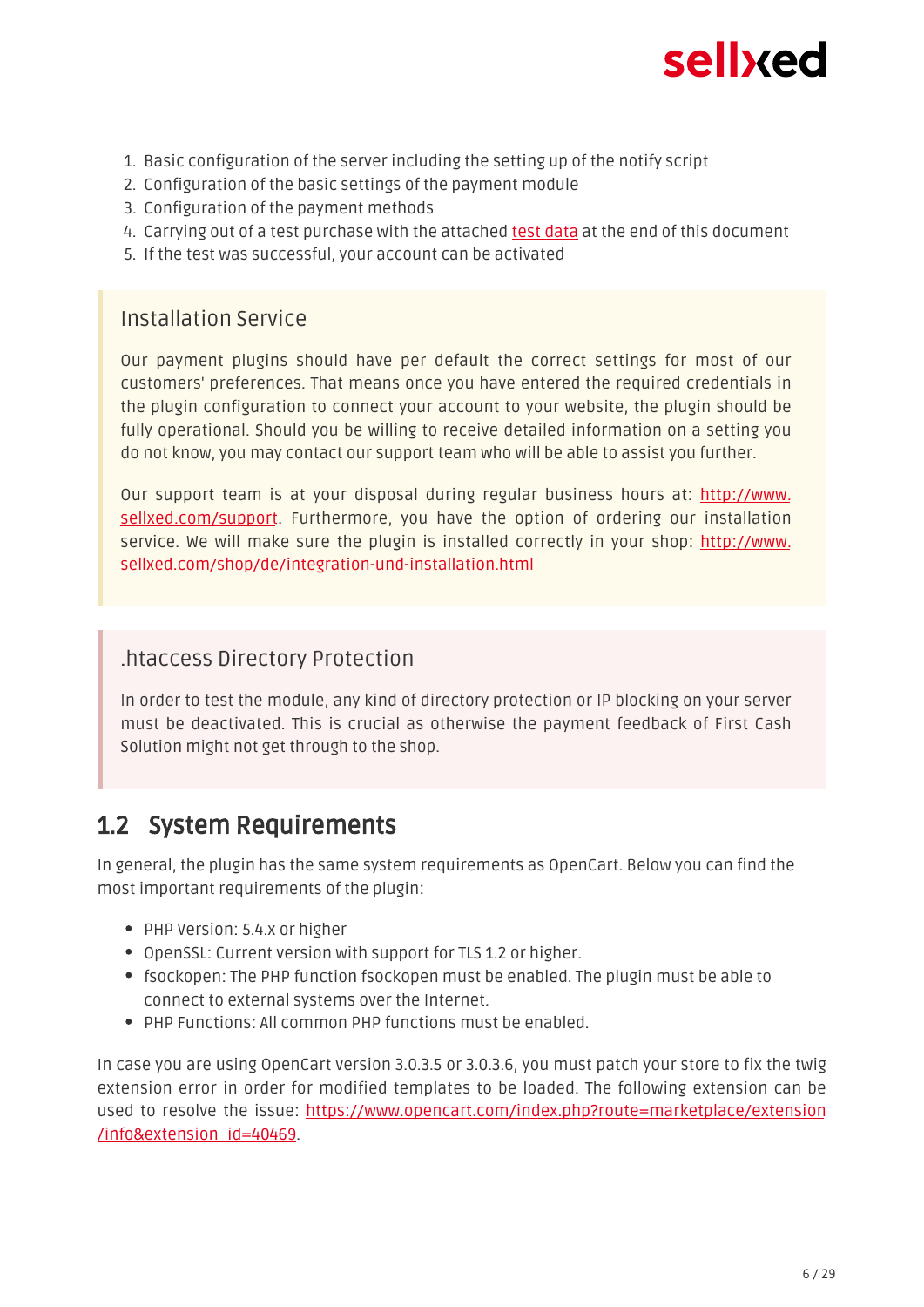## <span id="page-6-0"></span>2 Configuration of the Payment Module and the Server

In order to perform the configuration of the main module of OpenCart, the following information is necessary. You should have received the information from First Cash Solution.

- **First Cash Solution Live Merchant ID**
- First Cash Solution Live Encryption Key
- First Cash Solution Live Signature Passphrase

Enter the credentials directly inside the configuration of the main module. After you performed some test payments, you can switch between Live Mode and Test Mode.

### <span id="page-6-1"></span>2.1 Configuration of the Payment Module

For the usage of the gateway in your shop, fill in all received access data at its corresponding place in the [main module](#page-10-1) and in the [payment methods.](#page-10-2)

#### Hidden Mode

Please Note if you use hidden this poses additional PCI requirements to your shop that have to be met. Get in touch with First Cash Solution to get additional information.

Also if you use Hidden in your Module please advise First Cash Solution that they are able to configure your paynow settings accordingly.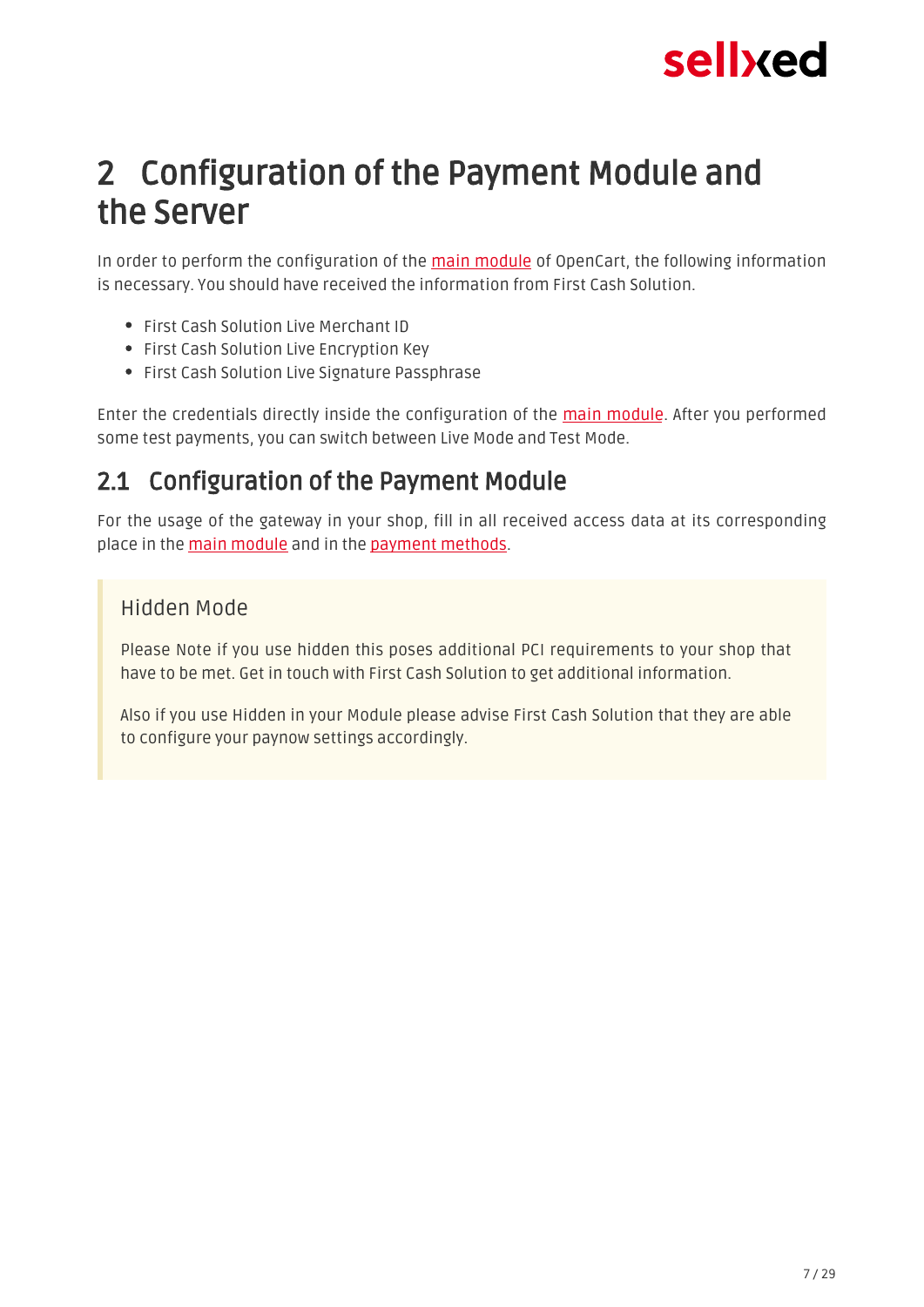

## <span id="page-7-0"></span>3 Module Installation and Update in the OpenCart Shop

### <span id="page-7-1"></span>3.1 Installation

At this time you should already be in possession of the module. Should this not be the case, you can download the necessary files in your customer account in the [sellxed shop](https://www.sellxed.com/shop/en/customer/account/login/) (Menu "My Downloads Downloads"). In order to install the module in your shop, please carry out the following steps:

- 1. Download the plugin. The download can be found in your sellxed.com account under "My Downloads".
- 2. Unzip the archive you have just downloaded.
- 3. In the unzipped folder navigate to the folder "files"
- 4. For some shops there are different versions of the plugin provided. If this is the case open the folder which corresponds to your shop version.
- 5. Using your preferred FTP client upload **entire content** of this folder into the root directory of your shop. For some shops there is a specific folder containing the plugins. If that is the case upload the plugin into this folder. Make sure that the folders aren't replaced but merely merged.
- 6. If you haven't yet done so, log back into your shop.

### <span id="page-7-2"></span>3.2 Updates and Upgrades

You have direct and unlimited access to updates and upgrades during the duration of your support contract. In order to receive constant information about available updates we ask you to subscribe to our RSS feed that we publish for your module.

More information regarding the subscription of this RSS feed can be found under: [http://www.](http://www.sellxed.com/en/updates_upgrades) [sellxed.com/en/updates\\_upgrades.](http://www.sellxed.com/en/updates_upgrades)

We only recommend an update if something doesn't work in your shop, if you want to use new feature or if there is a necessary security update.

### <span id="page-7-3"></span>3.2.1 Update Checklist

We ask you to strictly comply with the checklist below when doing an update: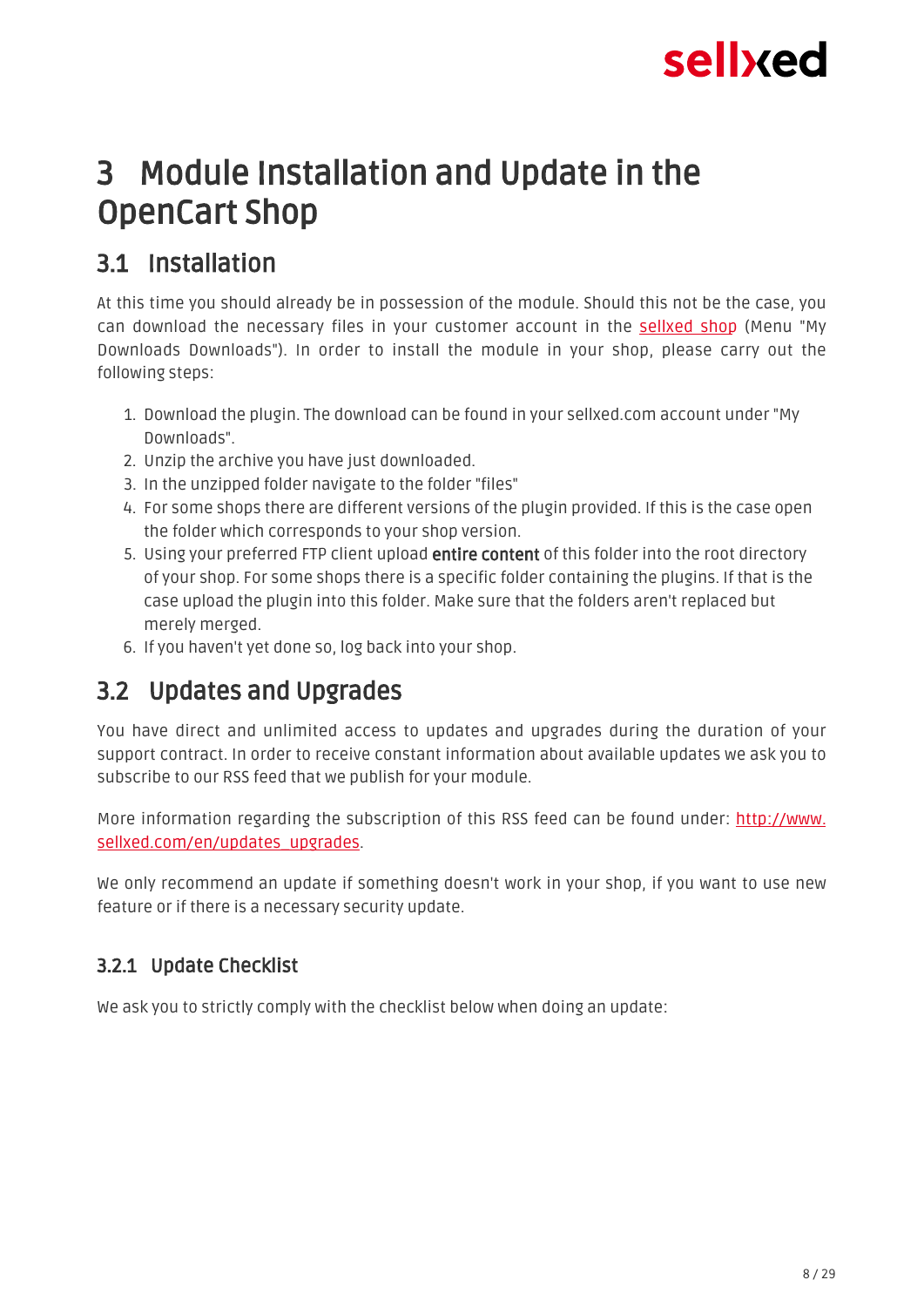

- 1. Always do a backup for your database and your files in your shop
- 2. Use always a test system to test the update process.
- 3. Wait until all the files are copied to the shop, clear the cache if there is one in your shop and then visit the configuration page of the main module so that the update process will be initialized.

Do not do updates directly in the live environment

Please test the update procedure first in your test shop. Our support team is able and willing to help you if you experience problems with the update process. However, if you decide to perform the update directly in your live shop there is the possibility of a downtime of the shop of more than two days depending on the availability of our support if you do not want to book our [complementary support](https://www.sellxed.com/shop/en/sellxed-zusatz-support.html).

Depending on the version it could be that the database has to be migrated. We recommend you therefore, to perform the updates in times when the shop is not visited too frequently by your customers.

#### <span id="page-8-0"></span>3.2.2 Update Instructions

Please always read the update instruction. Those instructions can be found in the changelog. If there are no special remarks, you can proceed by just overwriting the files in your system.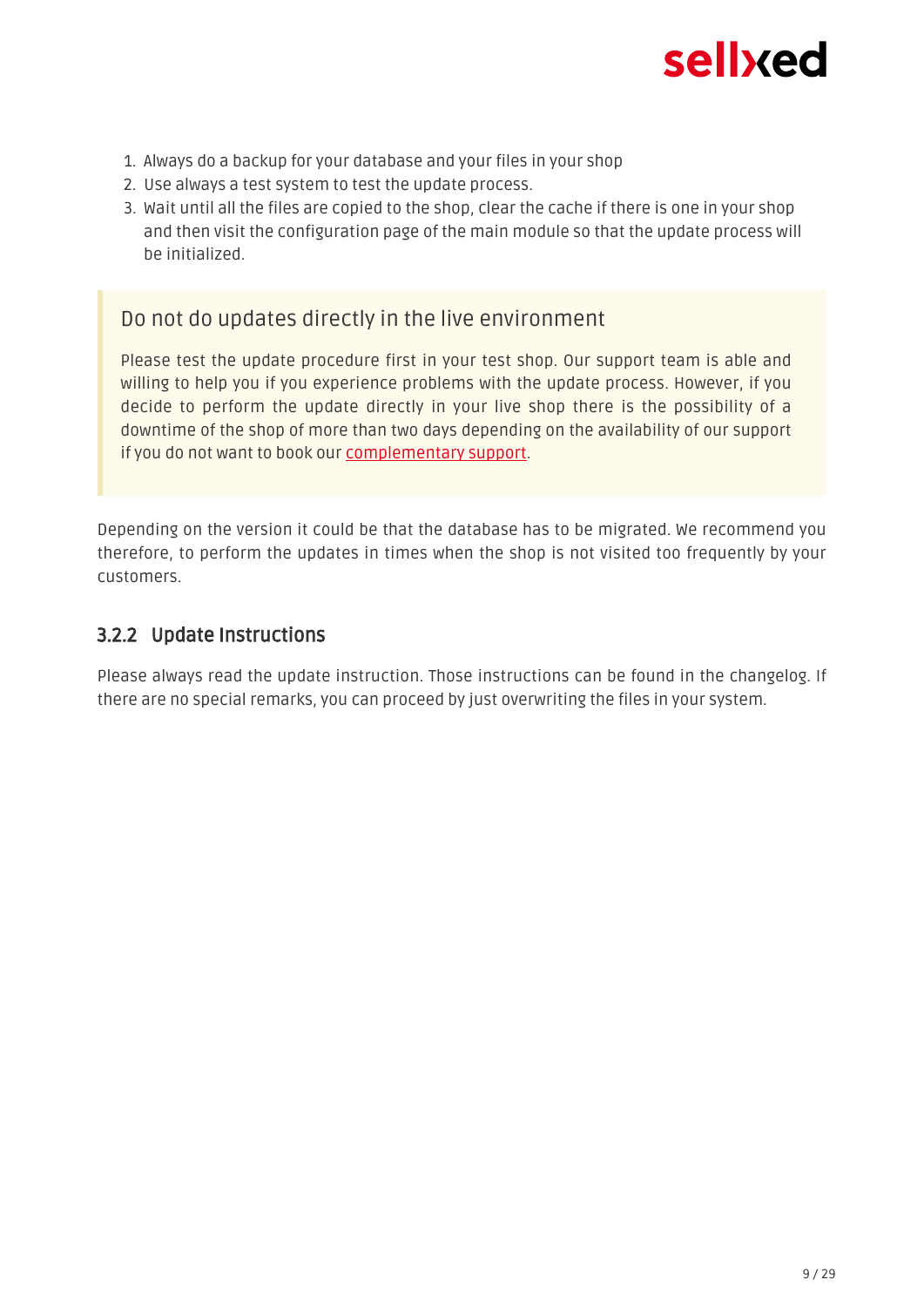

## <span id="page-9-0"></span>4 Module Configuration in the OpenCart Shop

The configuration consists of two steps. The first step is the configuration of the main module with all the basic settings (cf. [Configuration of the Main Module\)](#page-10-1). During the second step you can then carry out individual configurations for each payment method. This allows for full flexibility and perfect adaptation to your processes.

#### Create backups!

Please create a backup of the main directory of your shop. In case of problems you will then always be able to return your shop to its original state.

We furthermore recommend testing the integration on a test system. Complications may arise with third party modules installed by you. In case of questions, our support is gladly at your disposal.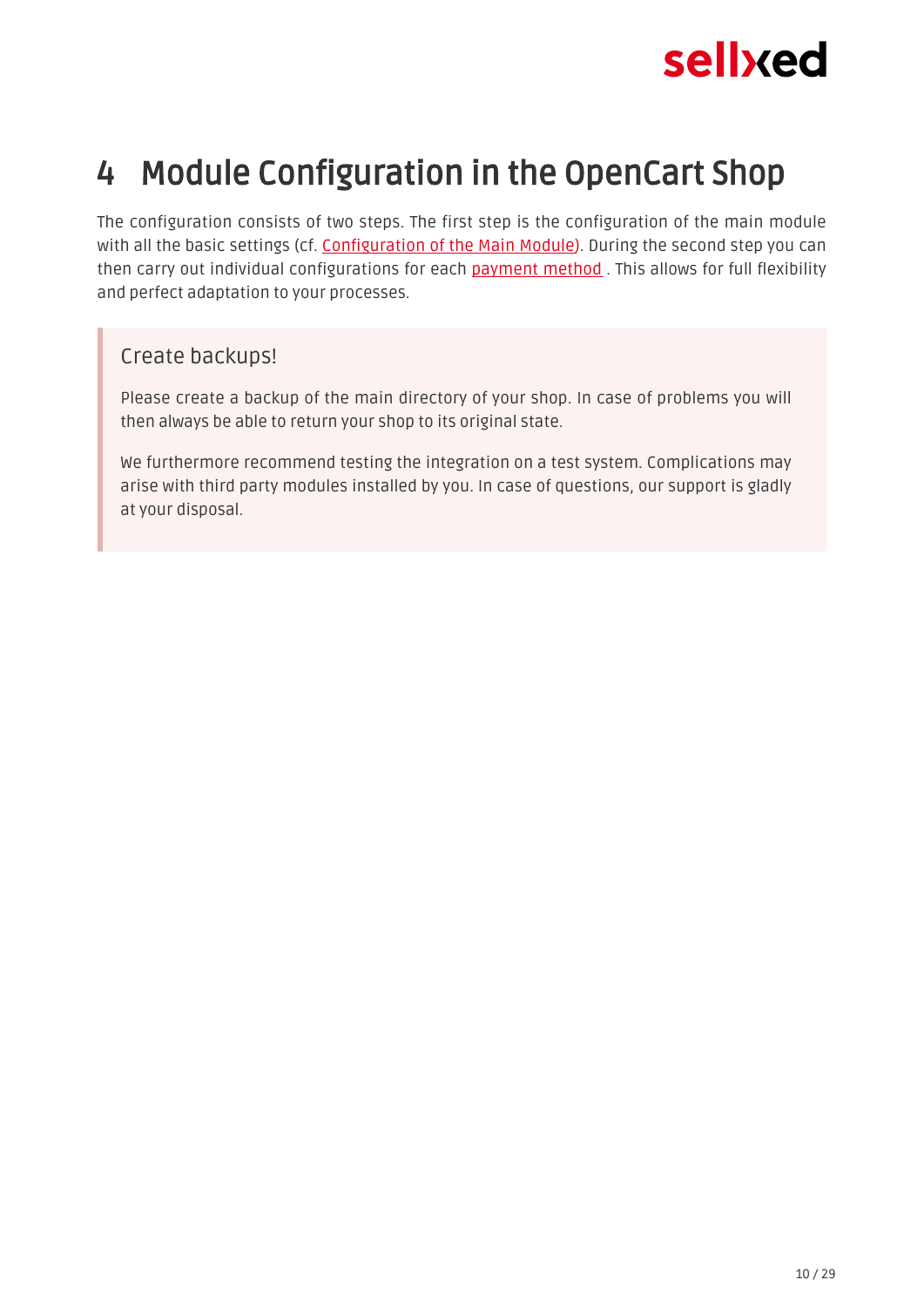## <span id="page-10-0"></span>5 OpenCart 3.0 Installation - Additions

In order to guarantee smooth operations and the usage of all features please make sure that you follow the instructions below.

### <span id="page-10-1"></span>5.1 Configuration of the Main Module

You will find the settings for the main module under "Extension > Modules > First Cash Solution Base Module" . Install the module by clicking Install.

By clicking Edit you can configure the main module. Enter all data in the corresponding fields. Each option is, furthermore, explained in short info texts in the shop.

### <span id="page-10-2"></span>5.2 Configuration of the Payment Module

After having successfully configured the main module, you can find the settings for the individual payment methods in your shop under **Extensions > Payments** . Each payment method is listed individually. Install the payment methods you wish to offer to your customers. You can carry out individual settings for each payment method and thereby optimally adapt the payment methods to your existing processes. The most central options are described in more detail further below.

By clicking on Install the payment method is activated in your shop. Click Edit in order to modify the configuration of the payment method.

### <span id="page-10-3"></span>5.3 Direct Capturing of Transactions

The option "Capture" allows you to specify if you wish to debit payments directly or if you first wish to authorise them and then debit the payment at a later point.

Depending on your acquiring contract, a reservation is only guaranteed for a specific period of time. Should you fail to debit the payment within that period, the authorisation may therefore no longer be guaranteed. Further information on this process can be found below.

### Different settings between First Cash Solution and the module

It may be that settings saved in the payment modules overwrite settings saved in First Cash Solution.

### <span id="page-10-4"></span>5.4 Uncertain Status

You can specifically label orders for which the money is not guaranteed to be received. This allows you to manually control the order before shipment.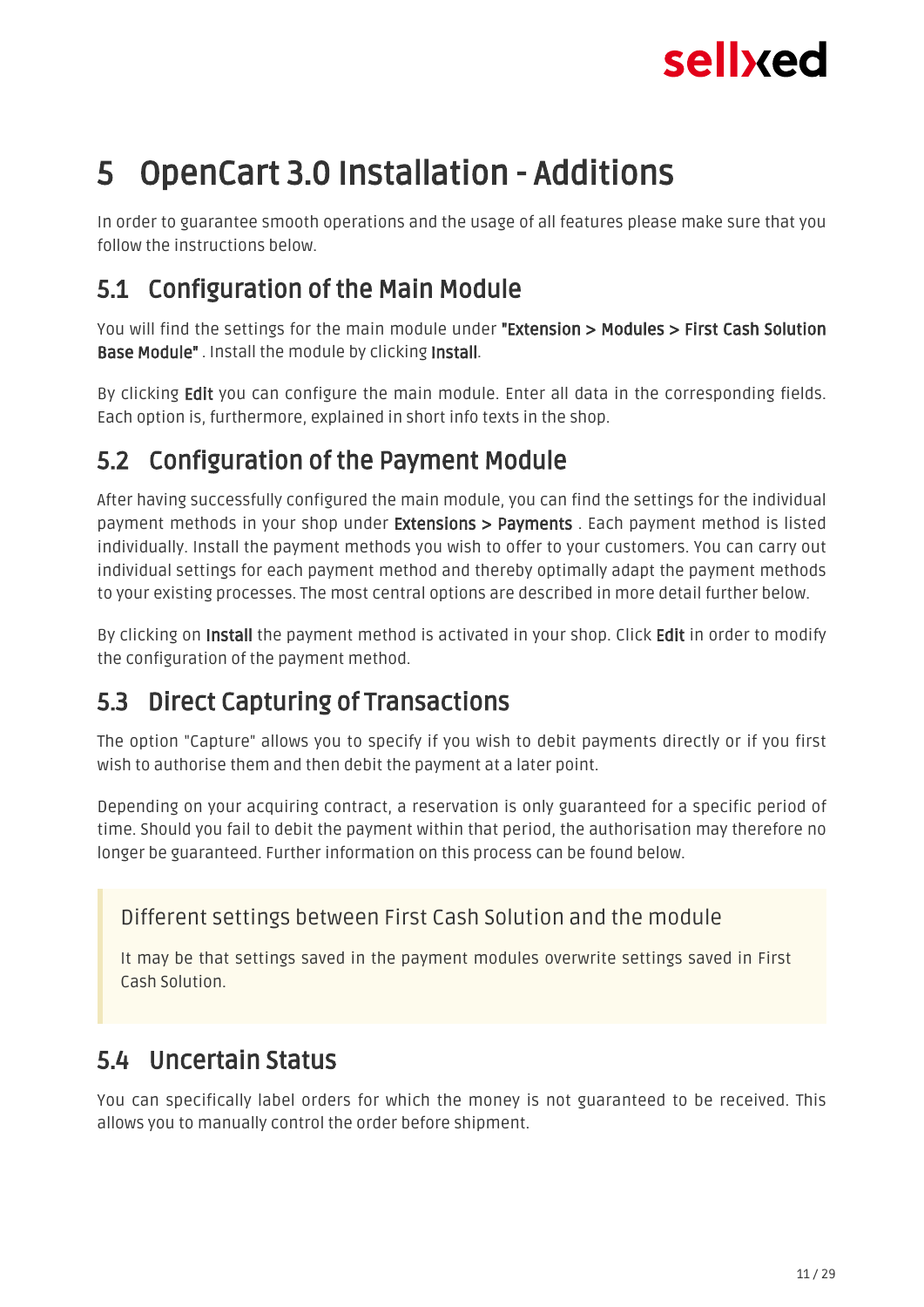#### <span id="page-11-0"></span>5.4.1 Setting the order state

For each payment method you may select in which state the order should be set to depending on the booking state. This is the initial state of the order.

### <span id="page-11-1"></span>5.5 Optional: Validation

Note: It can be that this option is not visible in your module. In this case just ignore this section.

With the option 'Validation' you can define the moment when the payment method should be made visible to the customer during the checkout process. This setting is relevant for modules where the usage depends on the customer's compliance with specific preconditions. For example, if a solvency check has to be carried out or if the payment method is only available in certain countries. In order for the credit check or address validation to also work with European characters, the charset of the "Blowfish mode" must be set to "UTF-8" for certain PSP settings.

You have the choice between these options:

- Validation before the selection of the payment method: A validation verification is carried out before the customer selects the payment method. If the customer does not fulfill the requirements, the payment method is not displayed
- Validation after selection of the payment method: The verification of the compliance occurs after the selection of the payment method and before the confirmation of the order
- **.** During the authorisation: The validation verification is carried out by First Cash Solution during the authorisation process. The payment method is displayed in any case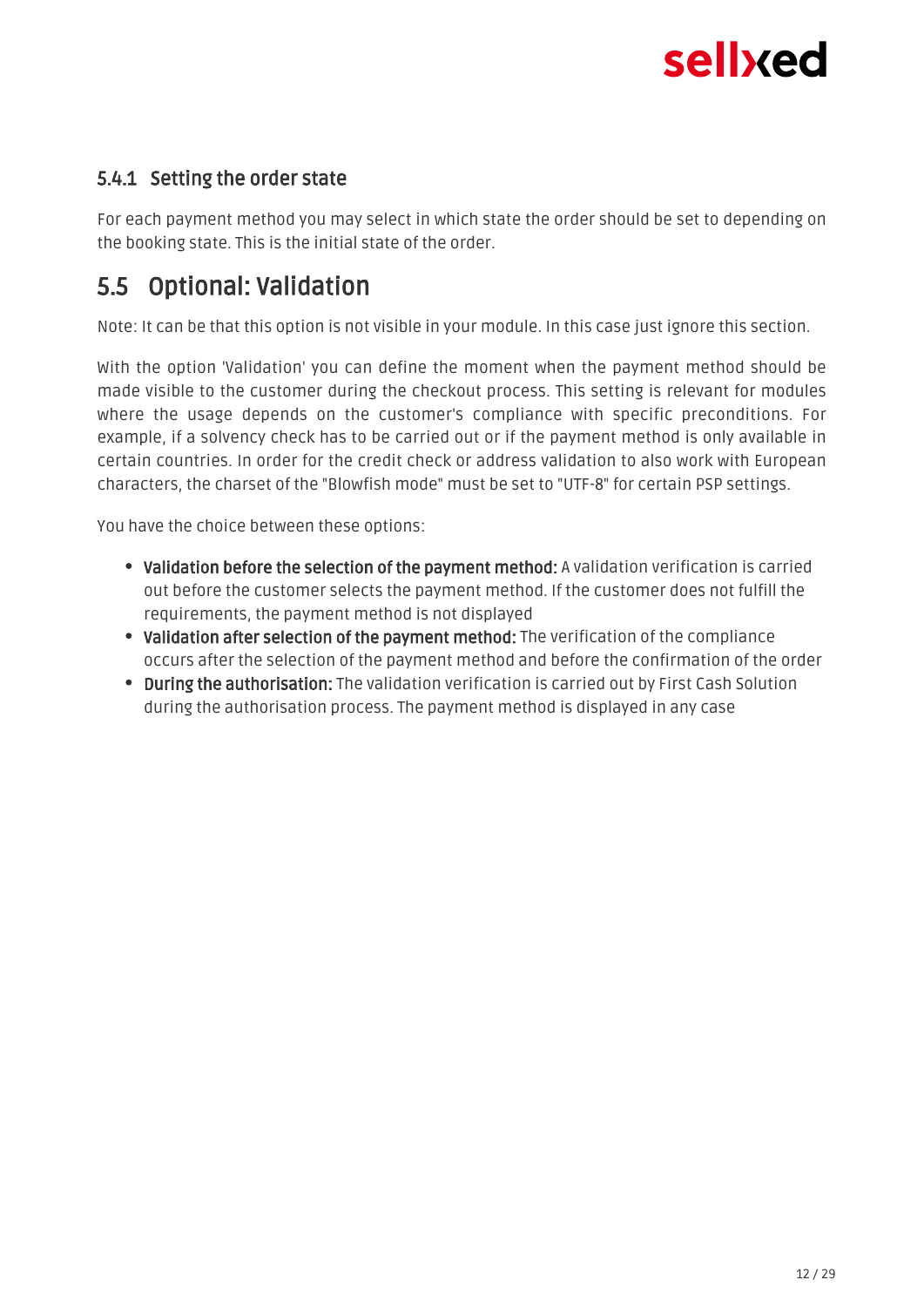

## <span id="page-12-0"></span>6 Settings / Configuration of Payment Methods

### <span id="page-12-1"></span>6.1 General Information About the Payment Methods

The plugin contains the most common payment methods. In case a desired payment method is not included per default, please contact us directly.

In order to be able to use a payment method, it must be activated in your account with First Cash Solution as well as in your shop. Information about the configuration of the payment methods can be found further above.

Below you can find important information for specific payment methods that deviate from the standard process.

### <span id="page-12-2"></span>6.2 Information on Payment Status

For each payment method you can define an initial payment status (status for authorized payments etc.). You hereby define the payment status for each state depending on the processing type of the order (captured, authorized, etc.). It's the initial status which the order assumes. Depending on the mutation carried out by you, the status can change.

#### Important info regarding Order Status

Never set the status to Pending First Cash Solution or any similar pending status which is implemented by the module.

### <span id="page-12-3"></span>6.2.1 Order status "pending" / imminent payment (or similar)

Orders with the status 'pending First Cash Solution' are pending orders. Orders are set to that status if a customer is redirected in order to pay but hasn't returned successfully or the feedback hasn't reached your shop yet (Customer closed window on the payment page and didn't complete payment). Depending on the payment method these orders will automatically be transformed into cancelled orders and the inventory will be cleared (so long as the Cronjob is activated). How long this takes depends on the characteristics of the payment method and cannot be configured.

If you have a lot of pending orders it usually means that the notifications from your webserver to First Cash Solution are being blocked. In this case check the settings of your firewall and ask the Hoster to activate the IPs and User Agents of First Cash Solution.

#### <span id="page-12-4"></span>6.2.2 Order status "cancelled"

Orders with the status "cancelled" have either been set to that status automatically due to a timeout, as described above, or have been cancelled directly by the customer.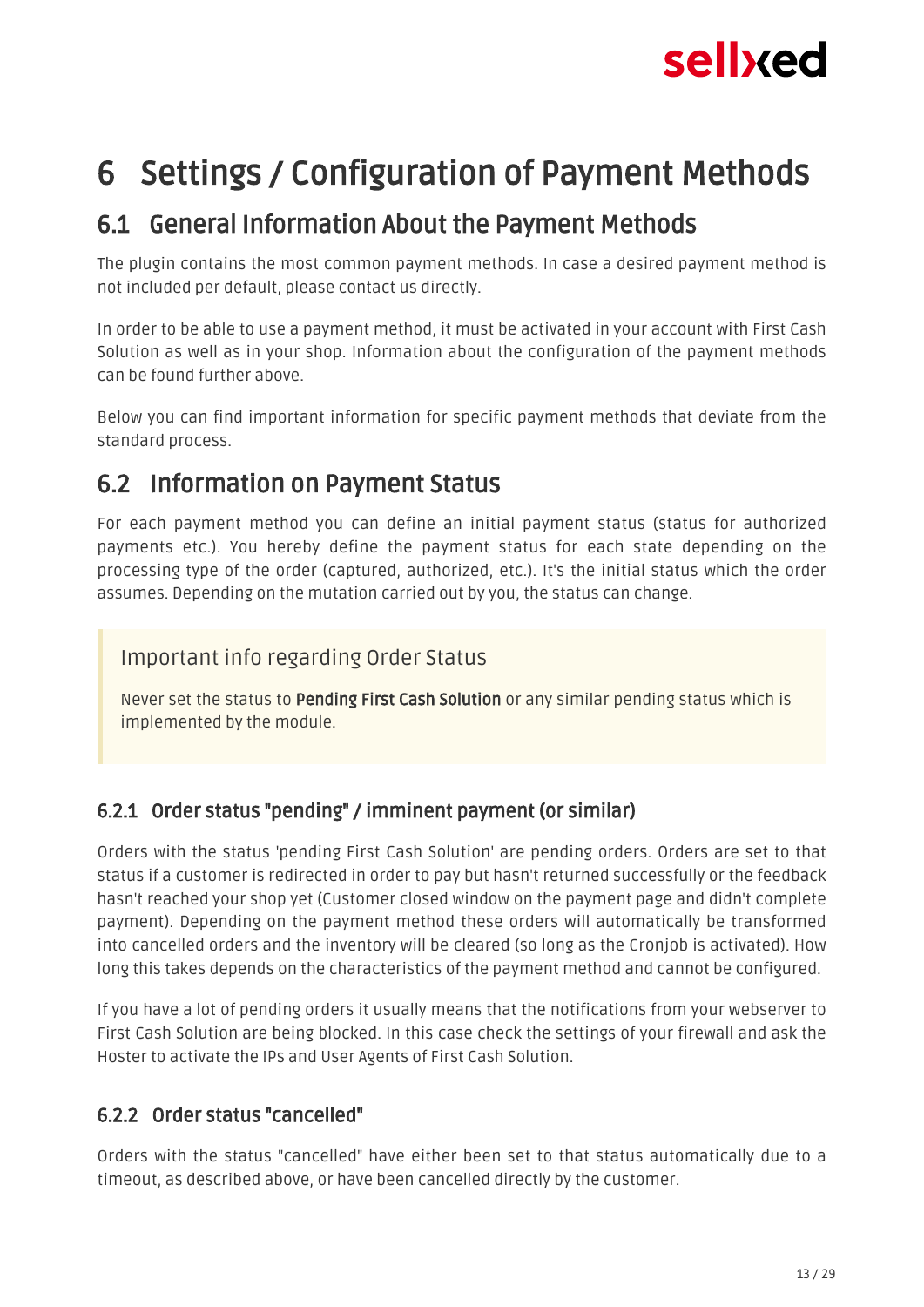

### <span id="page-13-0"></span>6.3 Payment Methods

The modules differentiate between the standard and the professional version. In the professional version, all payment methods available for First Cash Solution are integrated. With the standard version, however, you only receive the most common payment methods. Should a desired payment method not be available, please contact us directly.

### <span id="page-13-1"></span>6.4 MasterPass Integration: What to keep in mind

If you integrate MasterPass as a payment method in your shop, you have two integration options: External and Standard Checkout. When using External Checkout, the customer does not have to provide address data during checkout. The customer only needs a MasterPass account and the data will be transmitted by MasterPass. In order to use this option as a merchant, you have to activate this payment method with First Cash Solution.

Please keep in mind, that using additional functions such as address transmission through MasterPass, may require the activation of the respective options through First Cash Solution aktiviert.

In order to use MasterPass in compliance with the MasterCard guidelines, please read the following information carefully before using this payment method.

#### <span id="page-13-2"></span>6.4.1 Integration Possibilities for MasterPass

MasterPass can be integrated as a normal payment method with redirection to First Cash Solution or as an external checkout.

#### 6.4.1.1 MasterPass as a Payment Method

If you like to integrate MasterPass as a normal payment method, activate the payment method as usual (se[eConfiguration of the payment metho](#page-10-2)d). In this scenario the customer will first be redirected to MasterPass and then to the wallet of the issuer.

#### 6.4.1.2 MasterPass as External Checkout

If you integrate MasterPass as an external Chekout, you can minimize the steps towards the payment radically. The adress transfer and the creation of the account is processed via MasterPass. If you activate the external checkout, there appears a button in the basket with which you can jump after the login directly to the last step of the order confirmation. The creation of the account happens in the background.

For the activation of the external checkout go to Extensions > Modifications > Modules > First Cash Solution Base Module > Edit > More . There you'll find all settings for the external checkout: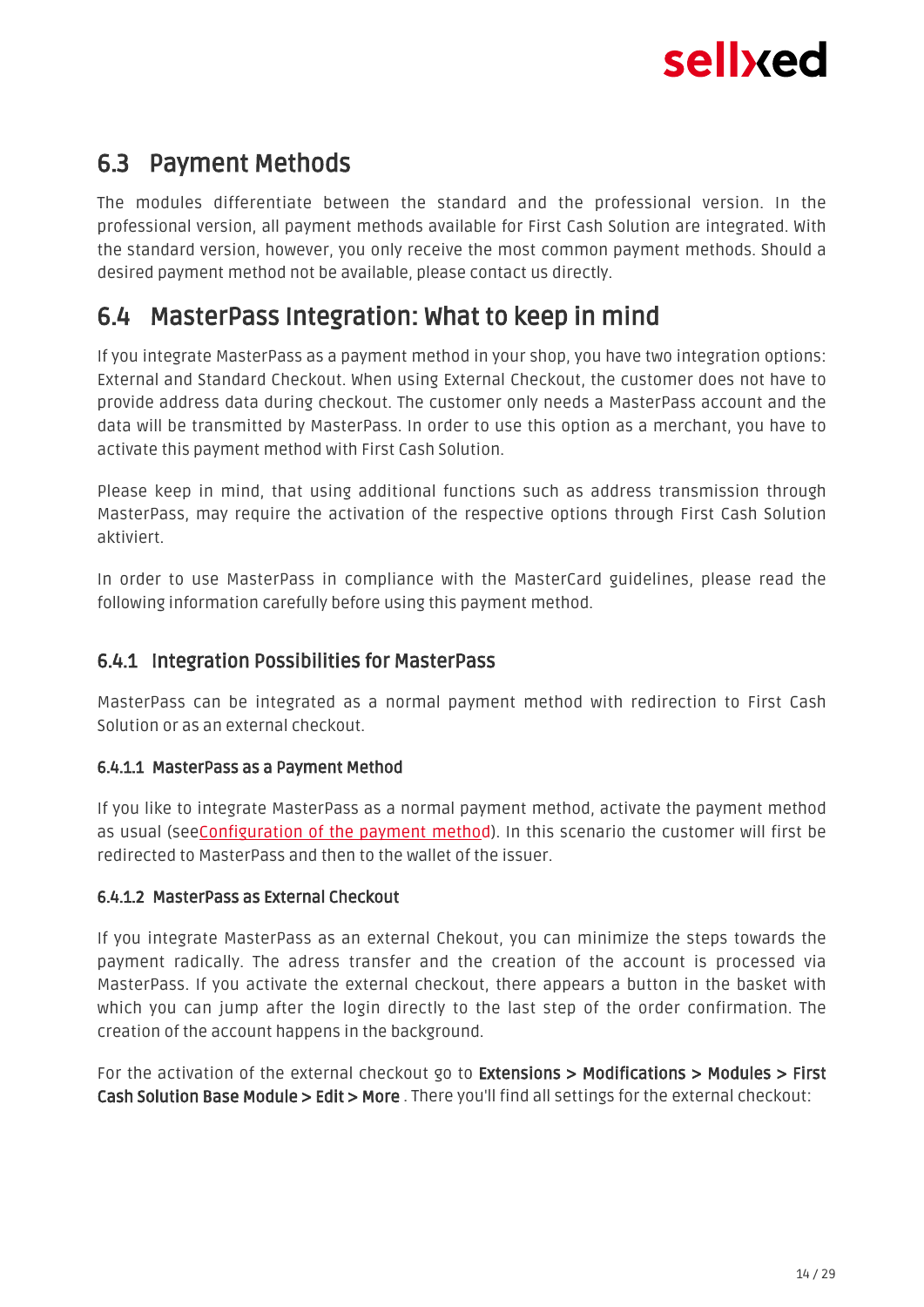| Scope der Konfiguration:                                | <b>Externer Checkout</b> |                                                                                              |                     |  |  |  |
|---------------------------------------------------------|--------------------------|----------------------------------------------------------------------------------------------|---------------------|--|--|--|
| $\bullet$ 0<br>Standardkonfiguration<br>Shops verwalten | <b>MasterPass</b>        |                                                                                              |                     |  |  |  |
| <b>PSP</b><br>Über                                      | Active*                  | $\Box$ Active<br>A Markieren Sie dieses Feld um den externen Checkout<br>zu aktivieren.      | <b>ISTORE VIEWI</b> |  |  |  |
| <b>Externer Checkout</b>                                | Sort Order*              | 10<br>▲ Legen Sie die Reihenfolge fest, in der externe<br>Checkouts angezeigt werden sollen. | <b>ISTORE VIEWI</b> |  |  |  |
|                                                         | Minimal Order Total*     | A Define a minimal order total for this checkout to be<br>available.                         | <b>ISTORE VIEWI</b> |  |  |  |
|                                                         | Maximal Order Total*     | ▲ Define a maximal order total for this checkout to be<br>available.                         | [STORE VIEW]        |  |  |  |
|                                                         |                          |                                                                                              |                     |  |  |  |

Figure 6.1: Activation of the external checkout.

MasterPass as external checkout is not for all cases available. If this point in the manual doesn't appear, please make sure to contact us.

#### <span id="page-14-0"></span>6.4.2 Checkout: MasterPass Learn More Button

When using MasterPass as a payment method for standard checkout, it is mandatory to link to the MasterPass Learn More Page. In order to do this, navigate to **[Payment Method Configuration](#page-10-2)**. Paste the link for the Learn More Page into the field 'Description' for the respective languages. The field 'Learn More' will now be displayed when choosing a payment method.

We have already collected the most important links for you. You only have to copy and paste the links into the description field:

- German:<a href="https://www.mastercard.com/mc\_us/wallet/learnmore/de/DE/" target=" \_blank">Mehr Erfahren </a>
- French:<a href="https://www.mastercard.com/mc\_us/wallet/learnmore/fr/FR/" target=" \_blank">apprendre plus </a>
- English: <a href="https://www.mastercard.com/mc\_us/wallet/learnmore/en/DE/" target=" \_blank">Learn More </a>
- Spanish:<a href="https://www.mastercard.com/mc\_us/wallet/learnmore/en/ES/" target=" \_blank">aprender más </a>
- Italian:<a href="https://www.mastercard.com/mc\_us/wallet/learnmore/it/IT/" target=" \_blank">saperne di più </a>
- Dutch:<a href="https://www.mastercard.com/mc\_us/wallet/learnmore/nl/NL/" target=" \_blank">Leer Meer </a>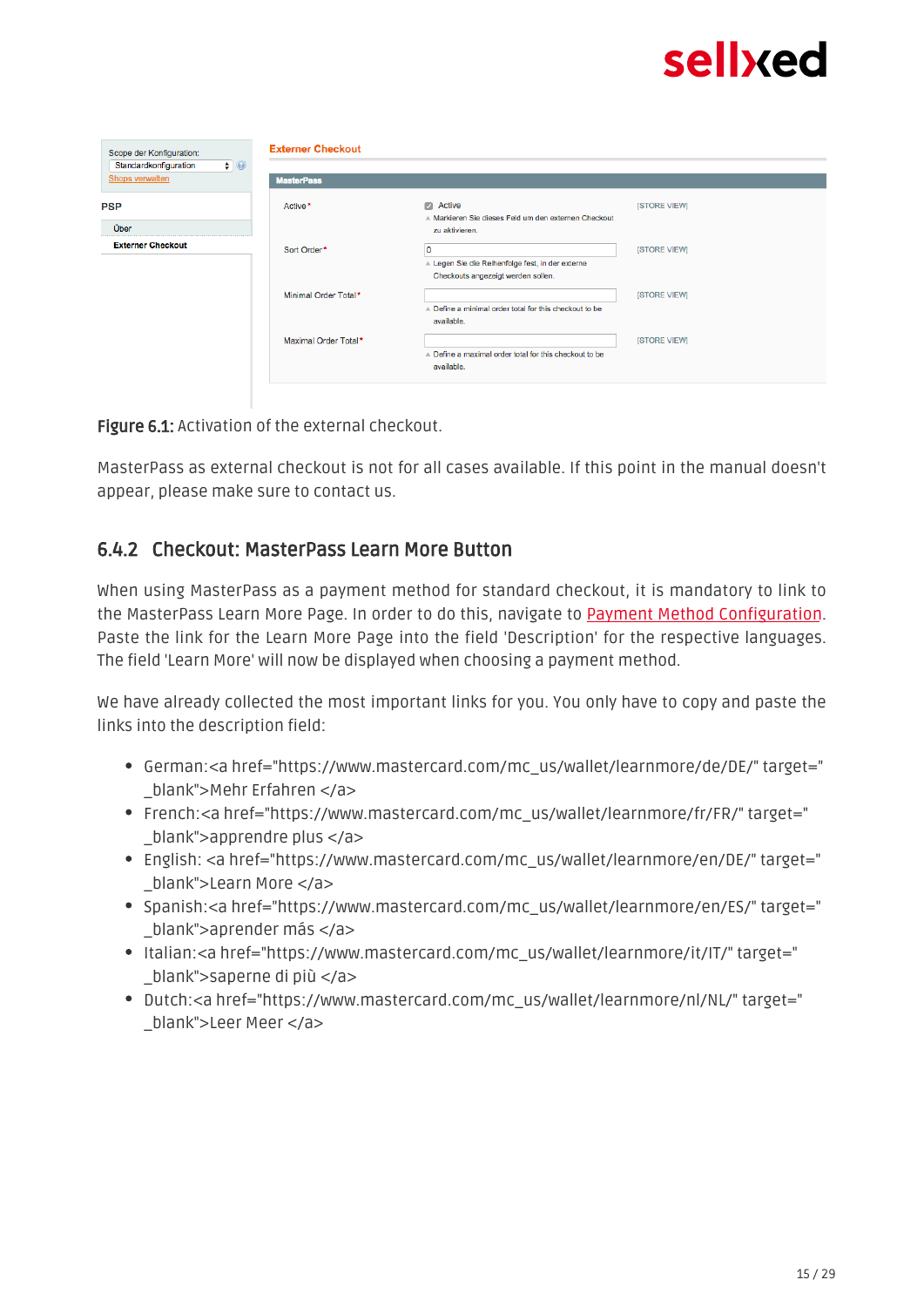

Figure 6.1: Example for entering a description (Magento). These settings are to be found in the payment method configuration for MasterPass.

| payment method connigatation for riablen abb. |
|-----------------------------------------------|
| 4 Payment Information                         |
|                                               |
| <b>O</b> MasterPass                           |
| MasterPass <sup>(1)</sup>                     |
| <b>Mehr Erfahren</b>                          |
|                                               |

Figure 6.1: The Learn More Page link should appear in the frontend.

Links for additional languages can be found in this document: [https://developer.mastercard.](https://developer.mastercard.com/portal/download/attachments/48234577/Masterpass+Digital+Assets+-+Buttons+Learn+More+Links+v6+09+19+2014.pdf) [com/...](https://developer.mastercard.com/portal/download/attachments/48234577/Masterpass+Digital+Assets+-+Buttons+Learn+More+Links+v6+09+19+2014.pdf)

#### <span id="page-15-0"></span>6.4.3 Additional information

General and additional information on using the MasterPass trademark and logo in your webshop are available in the official MasterPass Mechant Branding Requirement Document. which you can access here: [https://developer.mastercard.com/...](https://developer.mastercard.com/portal/download/attachments/48234577/MasterPass+Branding+Guidelines+v2.0+_+09+19+2014.pdf)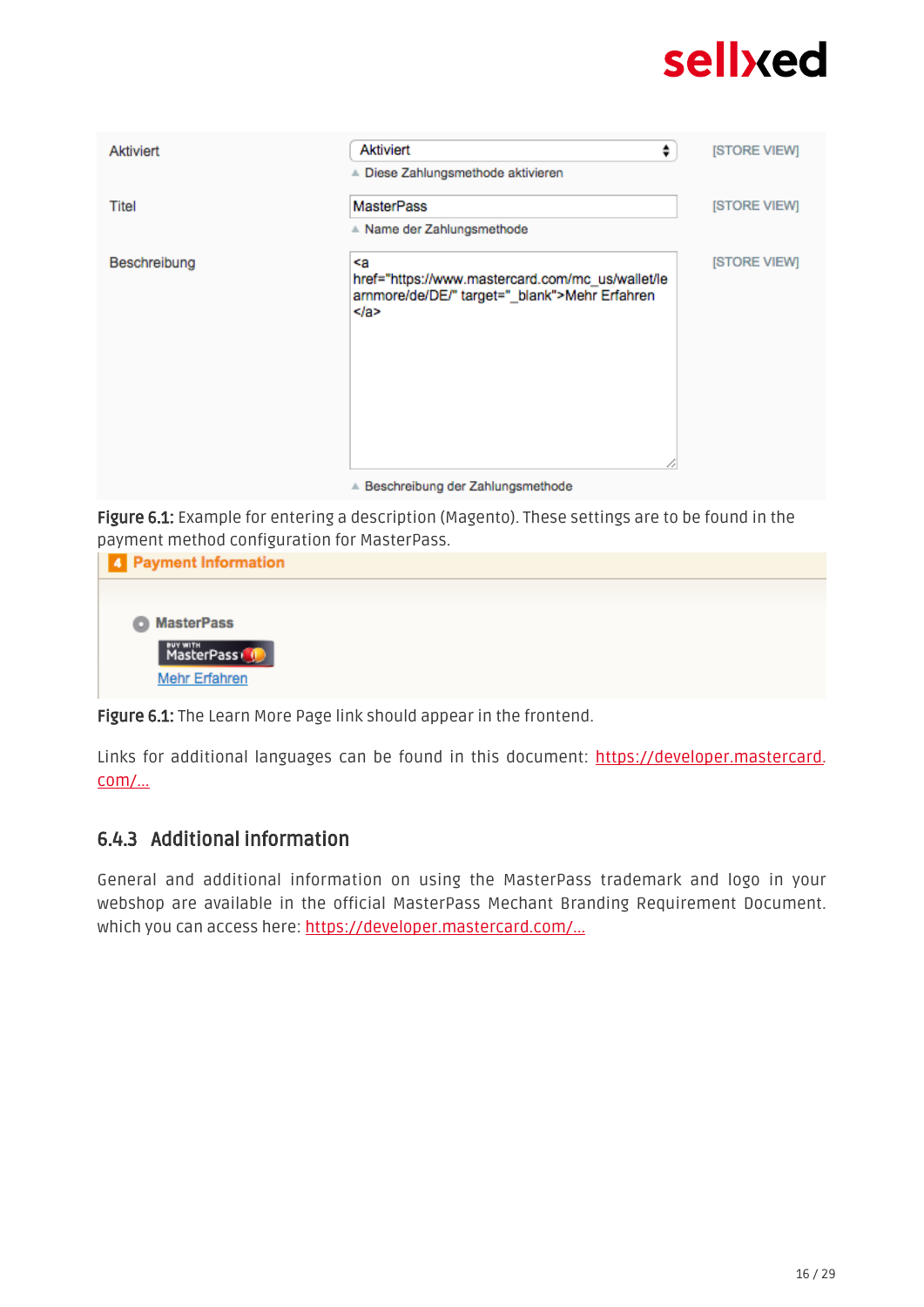## <span id="page-16-0"></span>7 The Module in Action

Below you will find an overview of the most important features in the daily usage of the First Cash Solution module.

### <span id="page-16-1"></span>7.1 Useful Transaction Information on the Order

You can find an overview of the transaction information in within the order detail view. Among others, this information allows for the definite attribution of the orders to their corresponding transaction, seen in the backend of First Cash Solution.

| <b>D</b> Orders             |                        |                                                                                                                                         |
|-----------------------------|------------------------|-----------------------------------------------------------------------------------------------------------------------------------------|
| <b>Order Details</b>        | Order ID:              | #2                                                                                                                                      |
| <b>Payment Details</b>      | Invoice No.:           | [Generate]                                                                                                                              |
| <b>Shipping Details</b>     | <b>Store Name:</b>     | <b>Your Store</b>                                                                                                                       |
| <b>Products</b>             | Store Url:             | http://demo.sellxed.com/                                                                                                                |
| Customer:<br><b>History</b> |                        | Sascha krüsi                                                                                                                            |
|                             | <b>Customer Group:</b> | Default                                                                                                                                 |
|                             | E-Mail:                | info@customweb.ch                                                                                                                       |
|                             | Telephone:             | 33123456798                                                                                                                             |
|                             | Total:                 | 78.90€                                                                                                                                  |
|                             | <b>Order Status:</b>   | Pending                                                                                                                                 |
|                             | <b>IP Address:</b>     | 160.85.155.47                                                                                                                           |
|                             | User Agent:            | Mozilla/5.0 (X11; Linux x86_64) AppleWebKit/537.36 (KHTML, like Gecko) Ubuntu Chromium/30.0.1599.114 Chrome/30.0.1599.114 Safari/537.36 |
|                             | Accept Language:       | de,en-US;q=0.8,en;q=0.6                                                                                                                 |
|                             | Date Added:            | 13/11/2013                                                                                                                              |
|                             | Date Modified:         | 13/11/2013                                                                                                                              |
|                             |                        |                                                                                                                                         |

Figure 7.1: Transaction Information in OpenCart.

### <span id="page-16-2"></span>7.2 Using Invoice Details of a Processor

In the following context you can view or embed the "payment details" of for example an "Open Invoice" transaction:

### <span id="page-16-3"></span>7.2.1 OpenCart Order Confirmation (E-Mail)

The "payment information" will be visible in the default "order confirmation e-mail" of OpenCart.

### <span id="page-16-4"></span>7.2.2 OpenCart Invoice (PDF)

This feature is not available by default in OpenCart that`s why it can not be supported by the payment gateway module.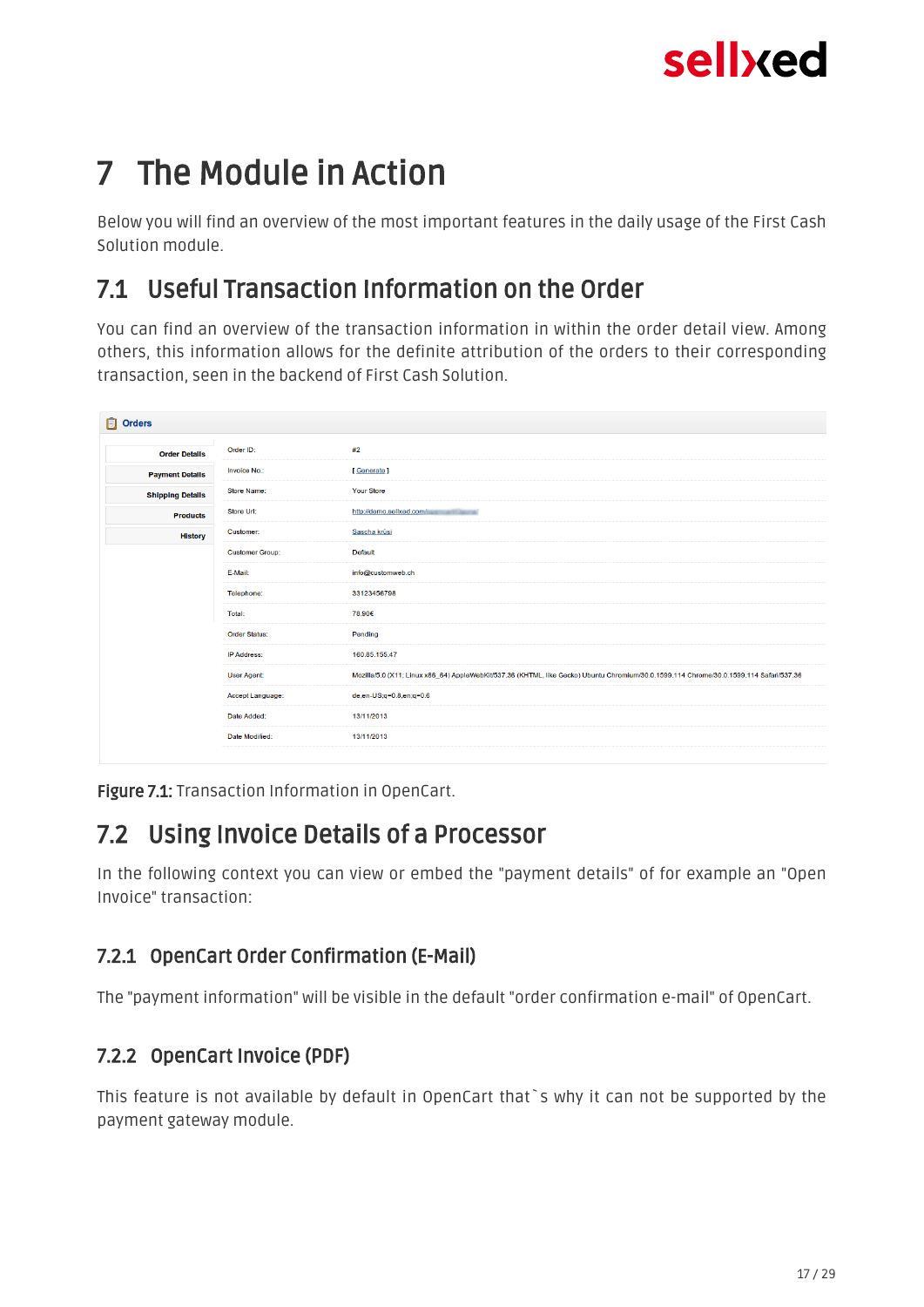### <span id="page-17-0"></span>7.2.3 OpenCart-Backend (Transaction details)

You can view the payment and transaction details in OpenCart under Sales > First Cash Solution Transactions. If you can not find this menu point you have to clear the OpenCart modifications under Extensions > Modifications >.

| <b>Authorization Type</b>     | PaymentPage         | <b>New Authorization</b> |
|-------------------------------|---------------------|--------------------------|
| <b>Order Status</b>           | authorized          |                          |
| Recurring                     | <b>No</b>           |                          |
| <b>Created At</b>             | 2017-03-06 15:22:26 |                          |
| <b>Updated At</b>             | 2017-03-06 15:22:45 |                          |
| <b>Alias Active</b>           | Yes                 |                          |
| <b>Authorisation Amount</b>   | 20.3                |                          |
| <b>Currency</b>               | <b>EUR</b>          |                          |
| <b>Payment Method</b>         | Open Invoice        |                          |
| <b>Payment ID</b>             | 3571832             |                          |
| <b>Test Transaction</b>       | Yes                 |                          |
| <b>Transaction authorised</b> | Yes                 |                          |
| <b>Transaction uncertain</b>  | <b>No</b>           |                          |
| <b>Transaction paid</b>       | Yes                 |                          |

#### **Transaction History**

| Date                  | Action        | Message                            |
|-----------------------|---------------|------------------------------------|
| 2017-03-06 15:22:45   | authorization | The amount of 20.30 is authorized. |
| Payment Information ® |               |                                    |

| <b>HTML</b> | Bank: Customweb Test Bank<br>Account Holder: Customweb GmbH<br>IBAN: DE2501200000TEST000000000003<br><b>BIC: TESTBIC0003</b><br>Reference Number: BP3571832/2749 |
|-------------|------------------------------------------------------------------------------------------------------------------------------------------------------------------|
| <b>TEXT</b> | Bank: Customweb Test Bank<br>Account Holder: Customweb GmbH<br>IBAN: DE2501200000TEST000000000003<br>BIC: TESTBIC0003<br>Reference Number: BP3571832/2749        |

Figure 7.1: Transaction details within OpenCart.

#### <span id="page-17-1"></span>7.2.4 OpenCart Success-Page

Due to technical limitations, it is currently not possible to display the "payment information" here.

### <span id="page-17-2"></span>7.3 Usage of the Alias Managers / Token Solution

With the Alias Manager, your customers can securely save their credit cards with First Cash Solution for later purchases. You can enable this by activating the option "Alias Manager" in the configuration of the **[Payment Method](#page-10-2)**. The customer can then choose from his or her saved credit cards without having to re-enter all the details.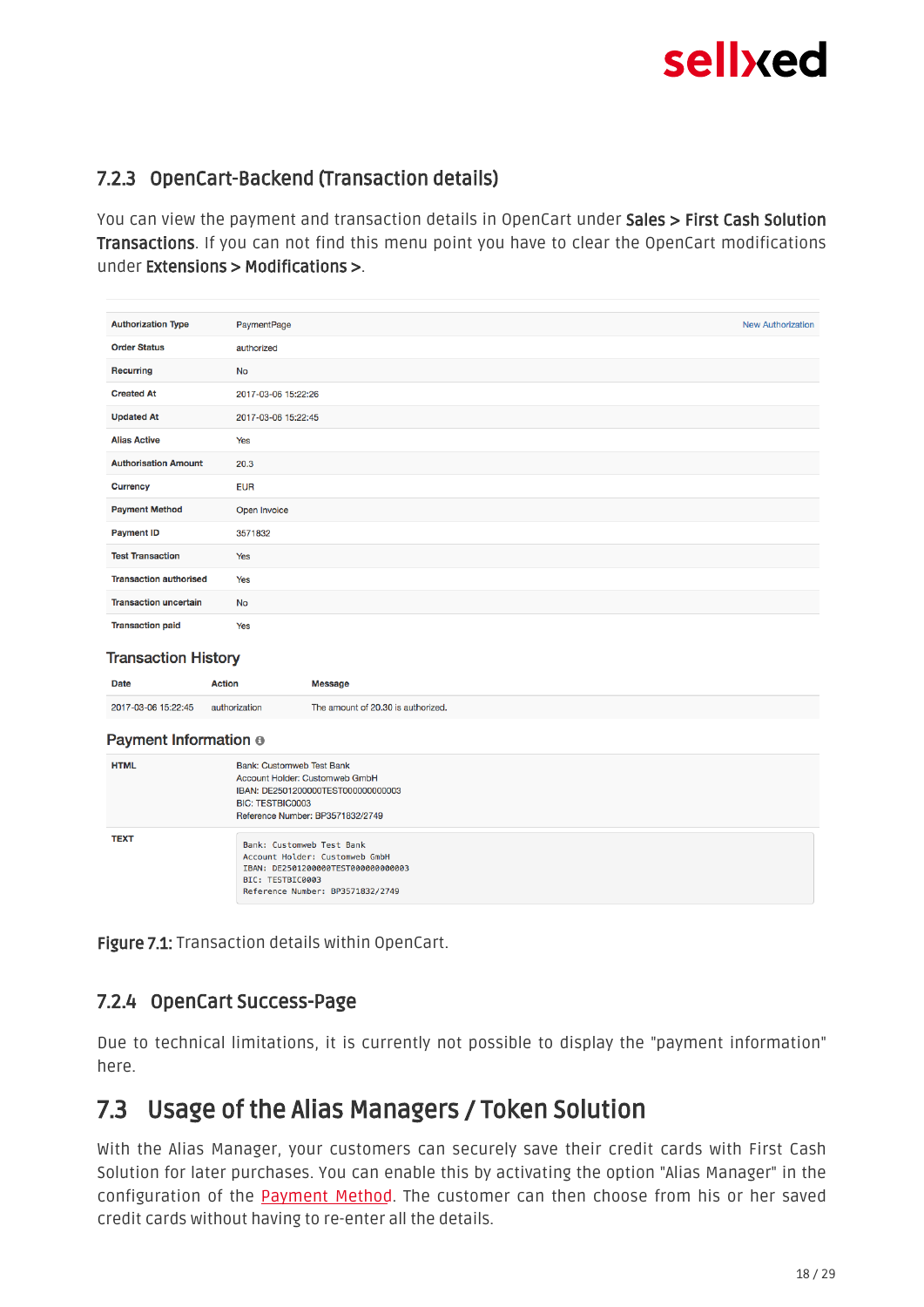| Use Stored Card   xxxx xxxx xxxx 0111 ▼ |                                                                                           |
|-----------------------------------------|-------------------------------------------------------------------------------------------|
| Card Holder Name*                       | Sascha krüsi                                                                              |
|                                         | Please enter here the card holder name on the card.                                       |
| Card Number*                            | XXXX XXXX XXXX 0111<br>Please enter here the number on your card.                         |
| Card Expiration*                        | $2015$ $\sqrt{ }$<br>12<br>▼                                                              |
|                                         | Select the date on which your card expires.                                               |
| <b>CVC Code*</b>                        |                                                                                           |
|                                         | Please enter here the CVC code from your card. You find the code on the back of the card. |
|                                         | <b>Confirm Order</b>                                                                      |

#### Figure 7.1: Alias Manager

#### Alias Manager Options

The usage of the Alias Managers requires the activation of the correct option with First Cash Solution. To do so, please contact the support directly.

### <span id="page-18-0"></span>7.4 Capturing / Cancelling of Orders

#### <span id="page-18-1"></span>7.4.1 Capturing Orders

In order to capture orders, open the transaction manager under Sales > First Cash Solution Transactions. Here you will find an overview of all transactions. Search for the order in the field with the order numbers. By clicking "view" you will open the transaction of the order.

#### 7.4.1.1 Capturing Complete Orders or Partial Capturing

By clicking the button "Capture Transaction" a new window opens up. You can now capture every item individually in case you do not wish to send all items at once. The amount of possible partial captures depends on your contract. Please contact First Cash Solution directly in order to clarify questions.

#### Capturing of Orders in the backend of First Cash Solution

The transaction management between your shop and First Cash Solution is not synchronised. If you capture payments with First Cash Solution, the status in the shop will not be updated and a second capturing in the shop is not possible.

In case you do not wish to capture all items of an order, you can close the transaction by clicking the box.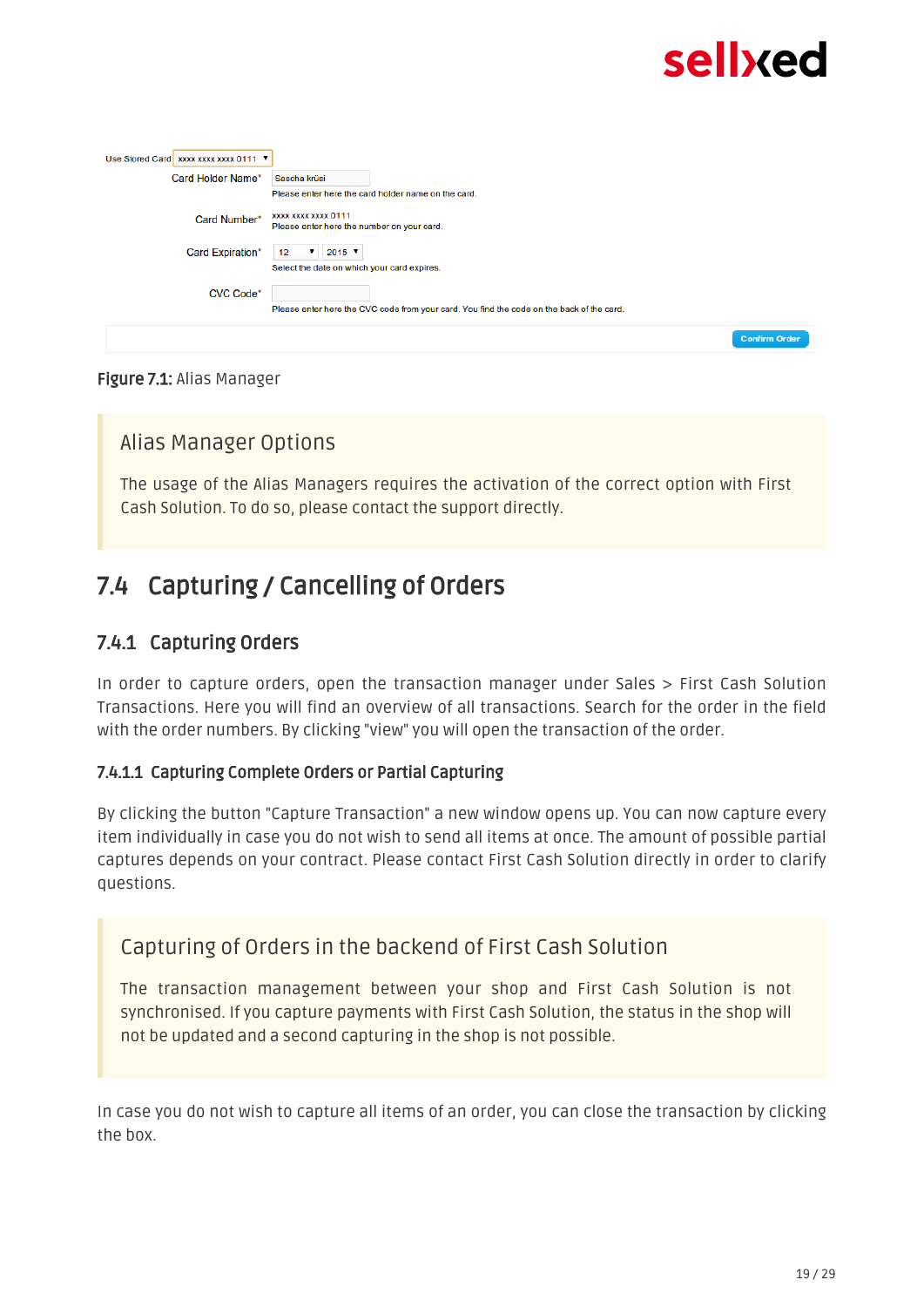

| <b>Name</b>               | <b>SKU</b> | <b>Type</b> | <b>Tax Rate</b> | <b>Quantity</b> | <b>Total Amount (excl. Tax)</b> | <b>Total Amount (incl. Tax)</b> |
|---------------------------|------------|-------------|-----------------|-----------------|---------------------------------|---------------------------------|
| iPhone                    | product 11 | product     | $0\%$           | 1               | 74.24                           | 74.24                           |
| <b>Flat Shipping Rate</b> | shipping   | shipping    | $0\%$           | 1               | 3.68                            | 3.68                            |
|                           |            |             |                 |                 | <b>Total Capture Amount:</b>    | 77.91 EUR                       |

#### Figure 7.1: Capturing of Orders

#### Partial Capturing

Please find out if the capturing of partial amounts is supported by your First Cash Solution contract. If this is not the case, it might happen that the transaction is closed for further transactions after a partial capture.

#### <span id="page-19-0"></span>7.4.2 Cancel Orders

By clicking "Cancel Transaction", the transaction is **cancelled** and the reserved amount on your customer's card is released automatically.



Figure 7.1: Capture or Cancel in OpenCart.

### <span id="page-19-1"></span>7.5 Refunding Orders

In order to refund orders, open the transaction information (cf. above).

You can refund individual items or any amount of your choice by modifying the total amount or the item quantity.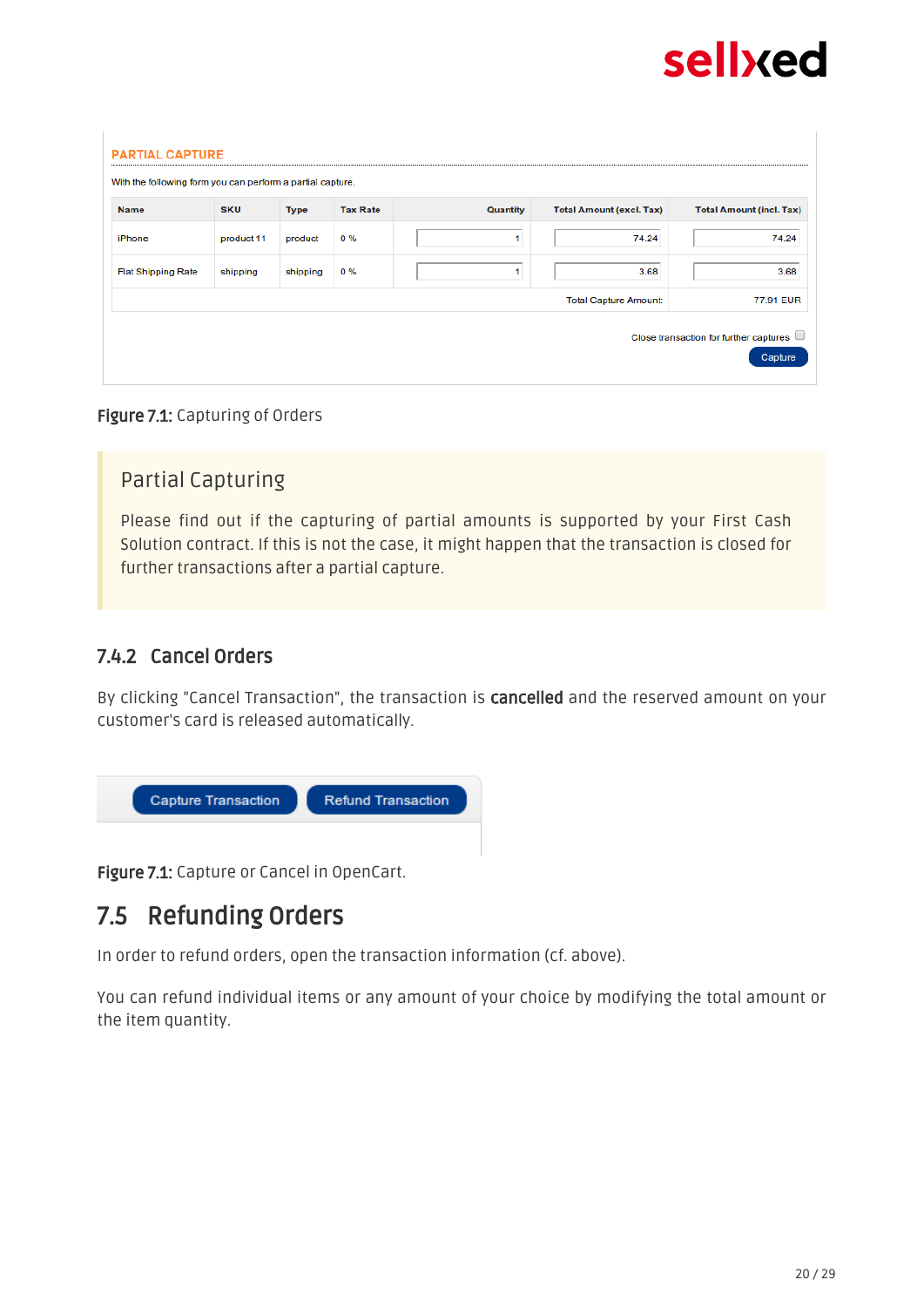

Refund

#### **PARTIAL REFUND**

| <b>Name</b>               | <b>SKU</b> | <b>Type</b> | <b>Tax Rate</b> | Quantity | <b>Total Amount (excl. Tax)</b> | <b>Total Amount (incl. Tax)</b> |
|---------------------------|------------|-------------|-----------------|----------|---------------------------------|---------------------------------|
| iPhone                    | product 11 | product     | $0\%$           |          | 74.24                           | 74.24                           |
| <b>Flat Shipping Rate</b> | shipping   | shipping    | $0\%$           |          | 3.68                            | 3.68                            |
|                           |            |             |                 |          | <b>Total Refund Amount:</b>     | 77.91 EUR                       |

Figure 7.1: Refunds in OpenCart for First Cash Solution.

#### Maximal Refund

With our module it is not possible to refund more than 100% of the originally authorised amount.

Executing a refund will not change the status of the order.

### <span id="page-20-0"></span>7.6 Setup a Cron Job to Activate the Timed Operations

To activate the timed operations of the plugin (e.g. update service, deleting pending orders, etc.) make sure that you set up the OpenCart Cron engine. Especially the update function allows you to automatically retrive additional information or changes of your order directly via the API of First Cash Solution. Please note it could be that in order to use the update feature it may be necessary that First Cash Solution activates additional options in your account.

In order to use the timed operations, please schedule a cron job in your server to the following controller:

https://www.your-shop.com/index.php?route=fcsolutioncw/cron/cron

Here we suggest you use a Cron Engine like for example **EasyCron**. That way you can This allows you to open the file ( URL ) with an external service.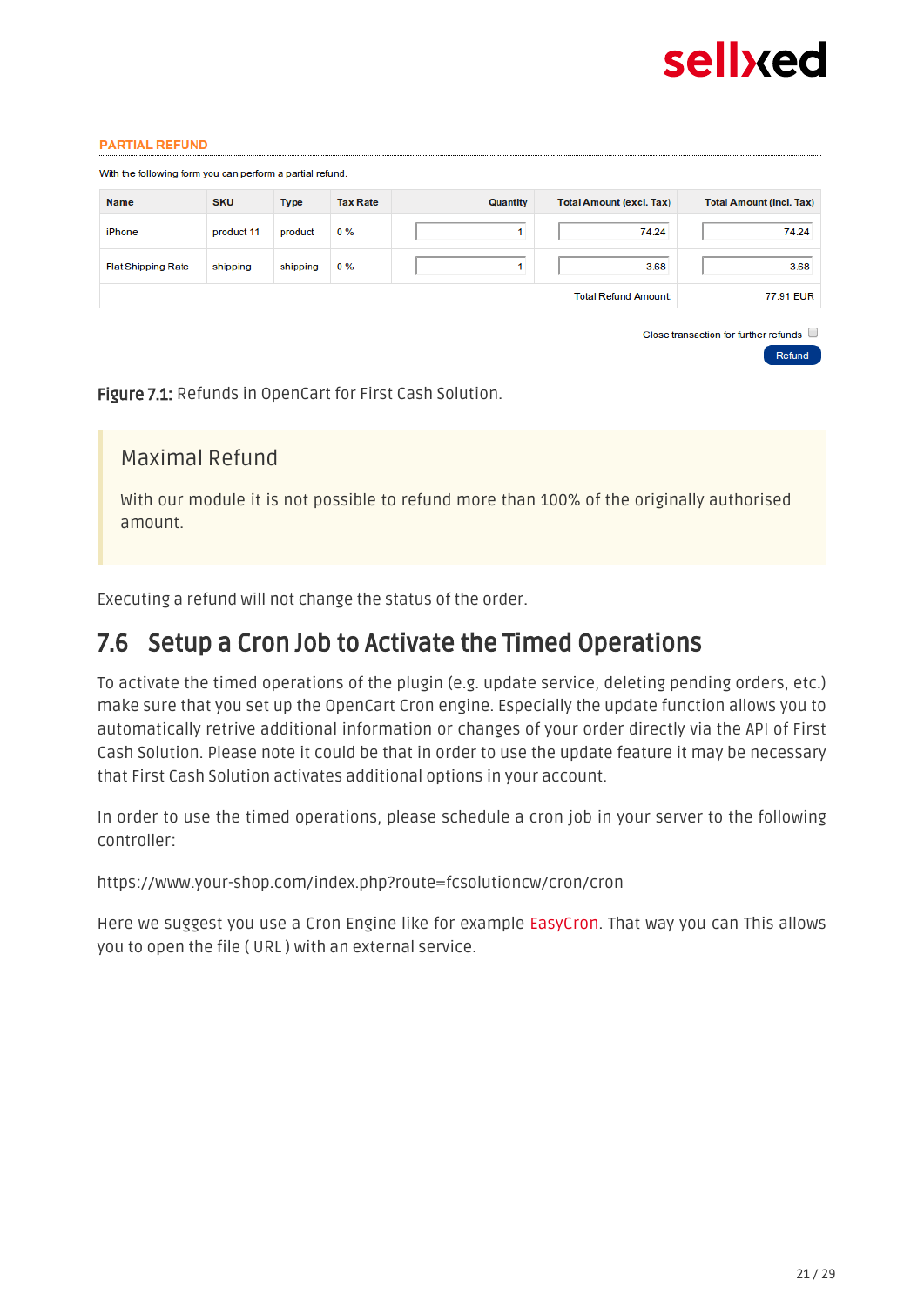## <span id="page-21-0"></span>8 Testing

Before switching from test to live mode it is important that you test the module extensively.

### Testing

Do not forget to switch the operating mode from test to live after having successfully tested the module.

### <span id="page-21-1"></span>8.1 Test Data

In the following section you can find the test data for the various payment methods:

| <b>Credit Card (Be2Bill)</b>                                                                |                                                                                                             |               |
|---------------------------------------------------------------------------------------------|-------------------------------------------------------------------------------------------------------------|---------------|
| Card number<br><b>Expiry Date</b><br><b>CVC</b>                                             | 5555555555554444<br>12/2023<br>123                                                                          | Mastercard    |
| Card number<br><b>Expiry Date</b><br><b>CVC</b>                                             | 4000012892688323<br>12/2020<br>123                                                                          | Visa          |
| <b>Credit / Debit Card</b><br>Card number<br><b>Expiry Date</b><br><b>CVC</b>               | 5555555555554444<br>12/2023<br>123                                                                          | Mastercard    |
| Card number<br><b>Expiry Date</b><br><b>CVC</b>                                             | 4000012892688323<br>12/2020<br>123                                                                          | Visa          |
| <b>Direct Debits</b>                                                                        |                                                                                                             |               |
|                                                                                             |                                                                                                             | <b>Direct</b> |
| Last Name<br><b>First Name</b><br>Birtday<br>Street<br>Postcode<br>City<br>Country<br>Phone | Wischnewski<br>Hans-Jürgen<br>1973-12-27<br>Müllerstraße 137<br>13353<br><b>Berlin</b><br>DE<br>03018425165 | RatePay: B2C  |
| Company Name<br>Sales Tax Number                                                            | Imperium UG<br>DE123456789                                                                                  | RatePay: B2B  |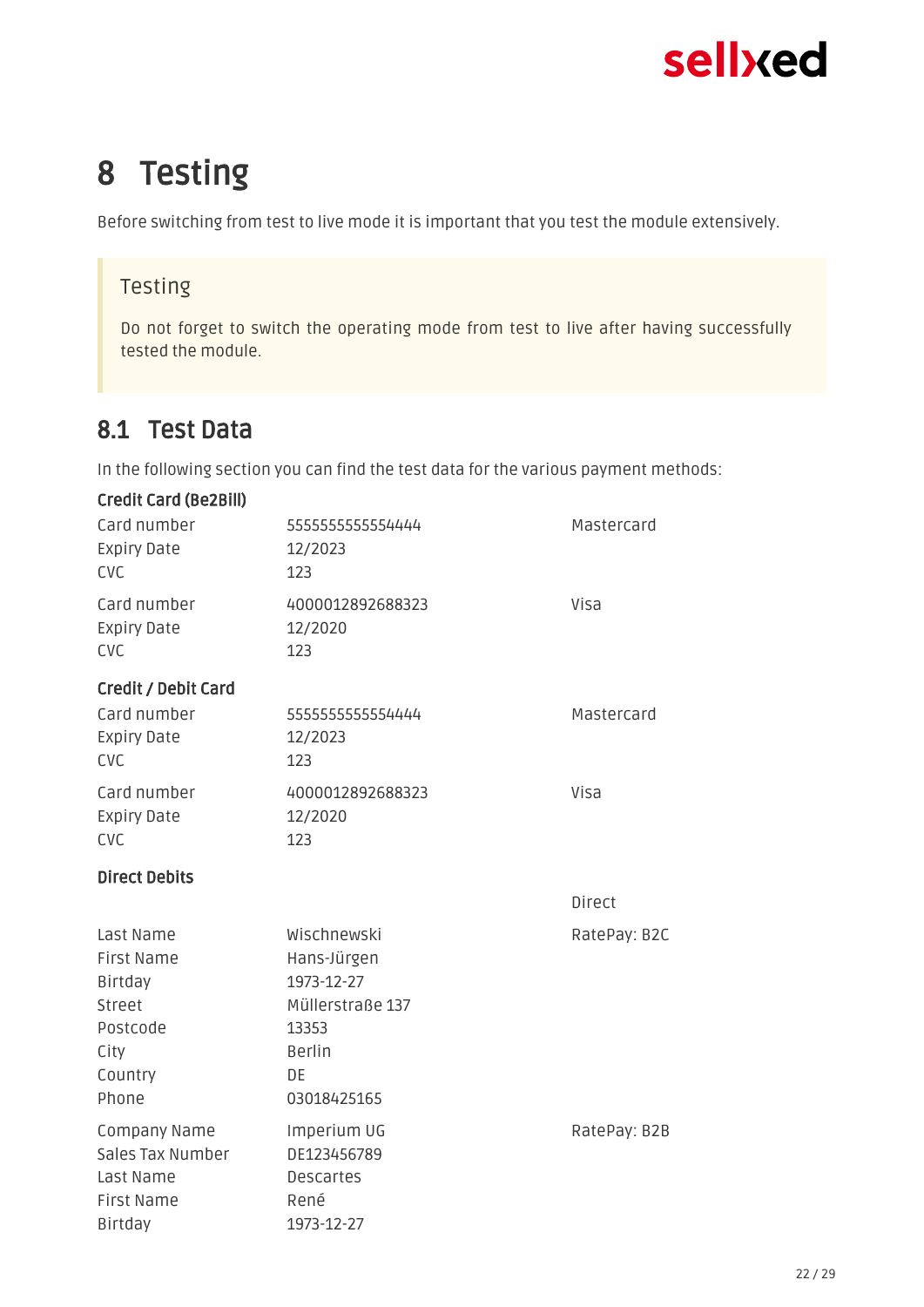| Street<br>Postcode<br>City<br>Country<br>Phone                                                                                    | Odeonplatz 1<br>80539<br>München<br>DE<br>08945687541                                                                                                       |                     |
|-----------------------------------------------------------------------------------------------------------------------------------|-------------------------------------------------------------------------------------------------------------------------------------------------------------|---------------------|
| BIC<br><b>IBAN</b>                                                                                                                | BYLADEM1ROS<br>DE36711500000009290701                                                                                                                       | InterCard: Accepted |
| Customer ID<br>Company<br>Gender<br>Firstname<br>Lastname<br>Street<br>Post Code<br>City<br>Country<br>Phone<br>E-Mail<br>Birtday | customer1<br>Must be empty<br><b>FEMALE</b><br>Julia<br>Tester<br>Aalener Str. 57<br>73492<br>Rainau<br>DE<br>07361889969<br>julia@tester.com<br>1987-10-25 | Paymorrow: Accepted |
| PayU CEE<br>Card number<br><b>Expiry Date</b><br><b>CVC</b>                                                                       | 4355084355084358<br>12/2020<br>000                                                                                                                          | Visa                |
| Invoice                                                                                                                           |                                                                                                                                                             |                     |
| Procedure                                                                                                                         | Use any valid German address. The<br>first two attempts are succesful. The<br>third will fail.                                                              | BillPay             |
| Company<br>Firstname<br>Lastname<br>Street<br>Post Code<br>City<br>Phone                                                          | Must be empty<br>Paul<br>Positiv<br>Teststr. 4<br>49084<br>Osnabrück<br>095198009                                                                           | BillSAFE: Accepted  |
| <b>Test Data</b>                                                                                                                  | http://developers.klarna.com/en<br>/testing/invoice-and-account                                                                                             | Klarna              |
| Last Name<br>First Name<br>Birtday<br>Street<br>Postcode<br>City<br>Country<br>Phone                                              | Wischnewski<br>Hans-Jürgen<br>1973-12-27<br>Müllerstraße 137<br>13353<br>Berlin<br>DE<br>03018425165                                                        | RatePay: B2C        |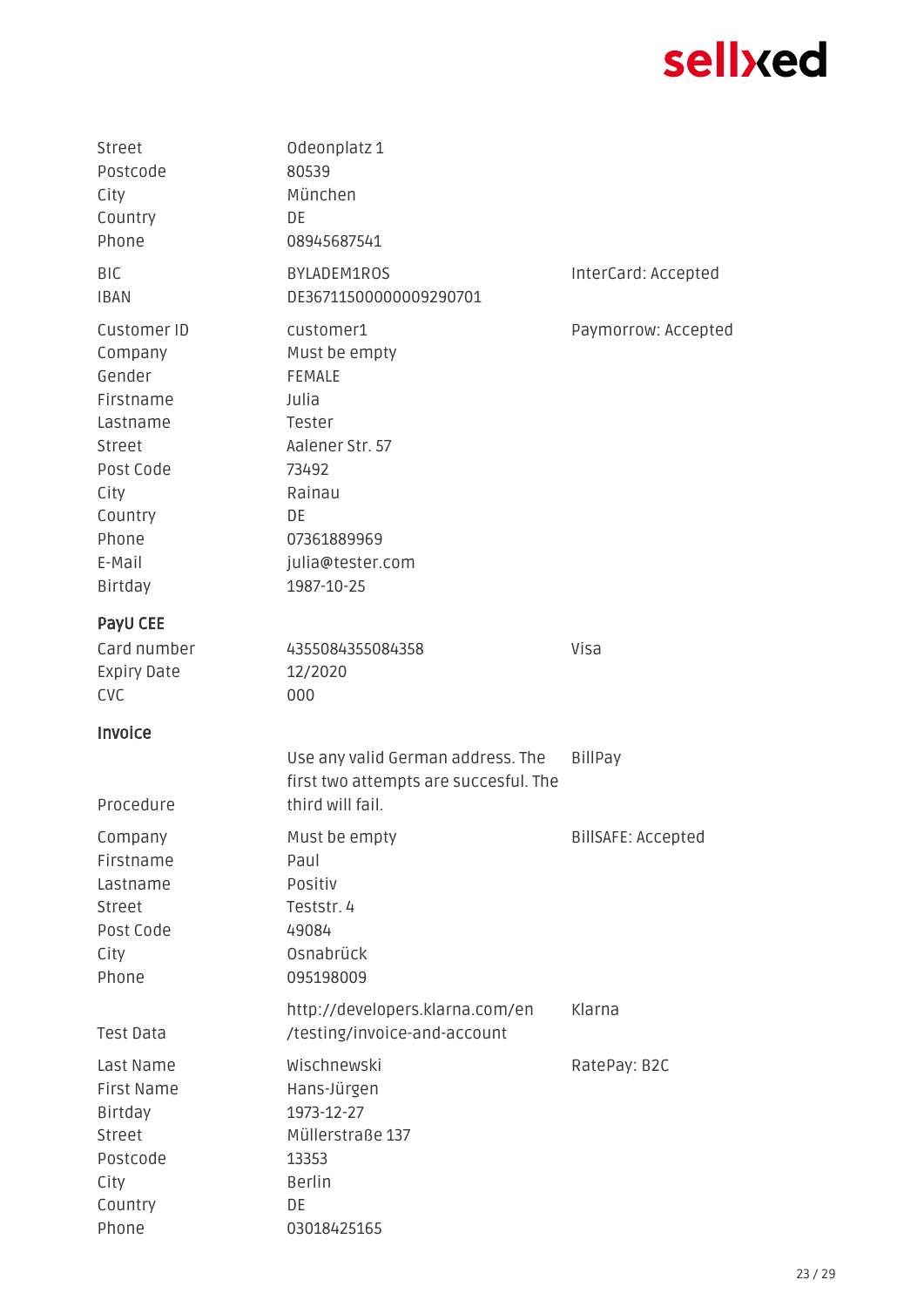

| Company Name     | Imperium UG      |  |
|------------------|------------------|--|
| Sales Tax Number | DE123456789      |  |
| Last Name        | <b>Descartes</b> |  |
| First Name       | René             |  |
| Birtday          | 1973-12-27       |  |
| Street           | Odeonplatz 1     |  |
| Postcode         | 80539            |  |
| City             | München          |  |
| Country          | DE               |  |
| Phone            | 08945687541      |  |
|                  |                  |  |

RatePay: B2B

### <span id="page-23-0"></span>8.2 Testing - First Cash Solution Simulation Mode

Any kind of payment method can be tested with our modules. The "Operation Mode" corresponds to the simulation mode with First Cash Solution. Payments with a total of less than 10'000 EUR are always accepted.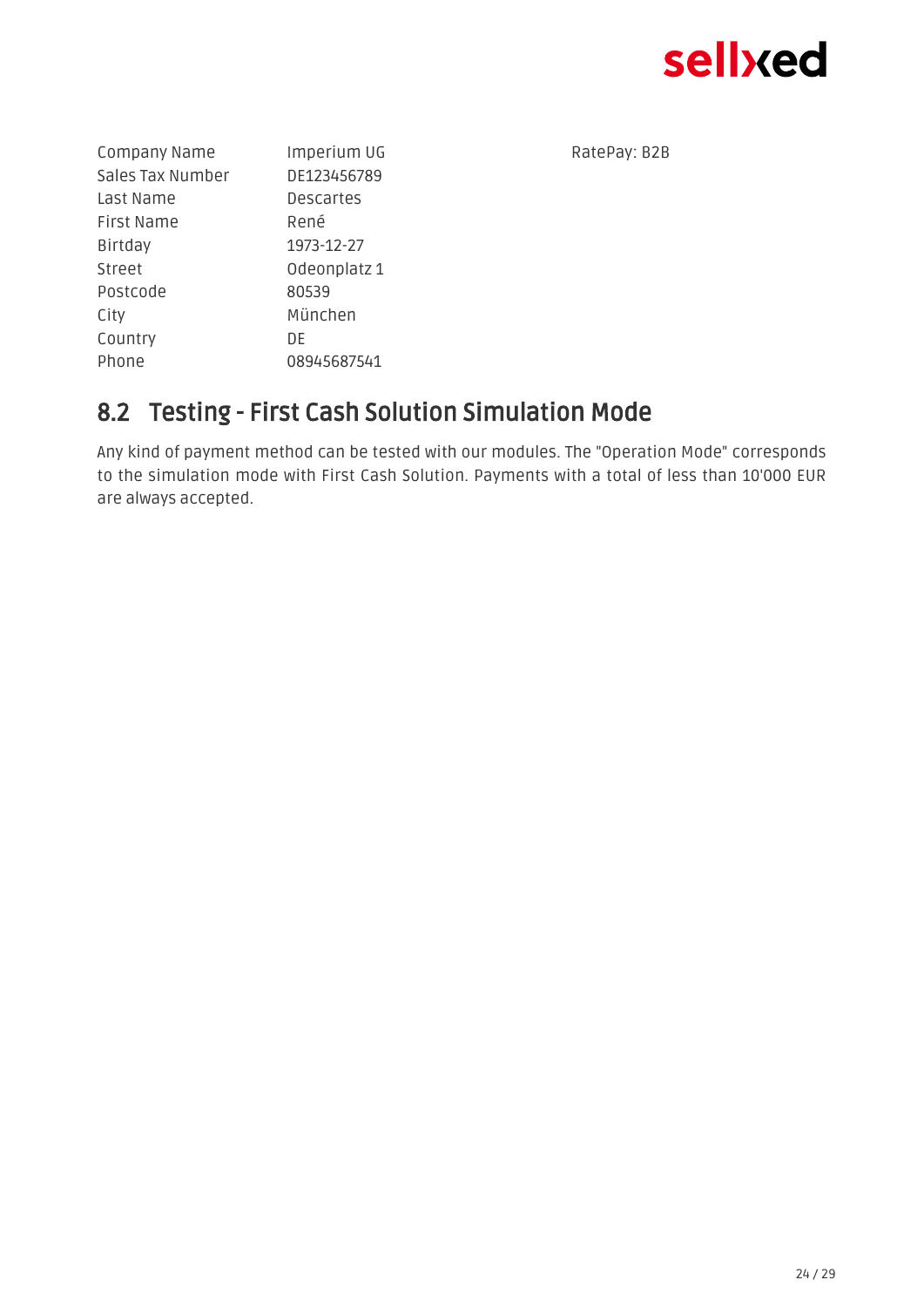## <span id="page-24-0"></span>9 Errors and their Solutions

You can find detailed information under <http://www.sellxed.com/en/faq>. Should you not be able to solve your problem with the provided information, please contact us directly under: <http://www.sellxed.com/en/support>

### <span id="page-24-1"></span>9.1 The Referrer URL appears in my Analytics Tool

When a customer and the notification are redirected via Header Redirection, the First Cash Solution Referrer URL might appear in your Analytics Tool thus hiding the original traffic source. However, most Analytic Tools are able to minimize this problem.

In case you are using Google Analytics as reporting tool, this step by step guide may help you to exclude the URLs: [under bullet point 4.](http://www.optimizesmart.com/tracking-true-referrals-in-google-analytics-when-using-paypal-and-other-payment-gateways/)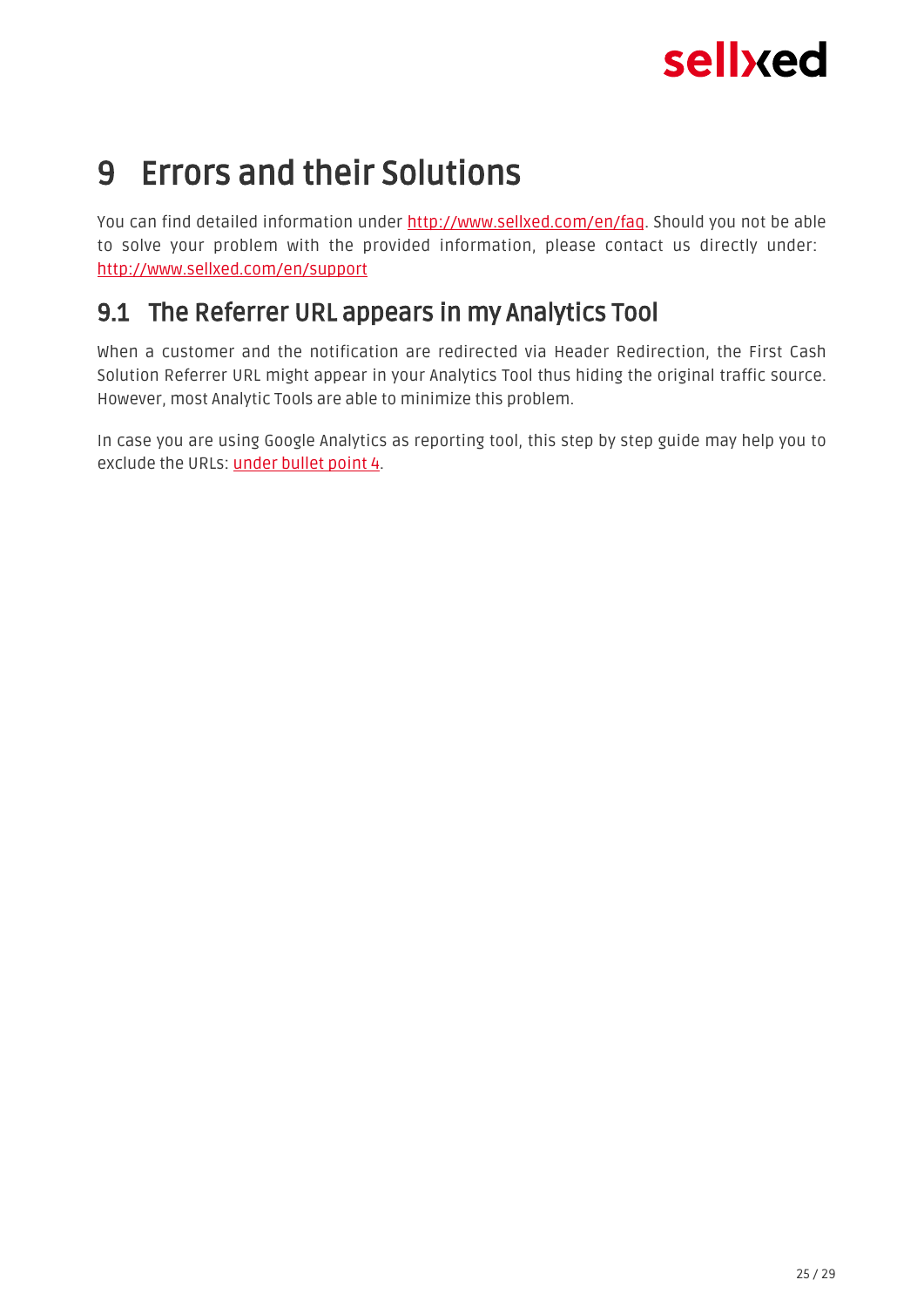

## <span id="page-25-0"></span>10 Compatibility with Third-Party Plugins

The plugins listed below are compatible with our payment modules and allow you to handle certain tasks in an easier way.

### <span id="page-25-1"></span>10.1 Birthday and gender in OpenCart

For certain payment service providers it is necessary to check the birthday and the gender of a customer. OpenCart does not check this by default.

| How to enable gender and birthday checks in your shops checkout                                                                                                                                    |
|----------------------------------------------------------------------------------------------------------------------------------------------------------------------------------------------------|
| 1. Add two new custom fields to your checkout via your shops backend under<br>"Customers > Custom Fields"<br>2. Modify the order context getters to return the value of your custom checkout field |
| from the order / session (or wherever the previous step saves the data).<br>Order Context Getters                                                                                                  |
| • AbstractOrderContext<br>• getBillingDateOfBirth()<br>• getBillingGender()                                                                                                                        |

These functions can be found in "system/library/cw/FCSolution /AbstractOrderContext.php".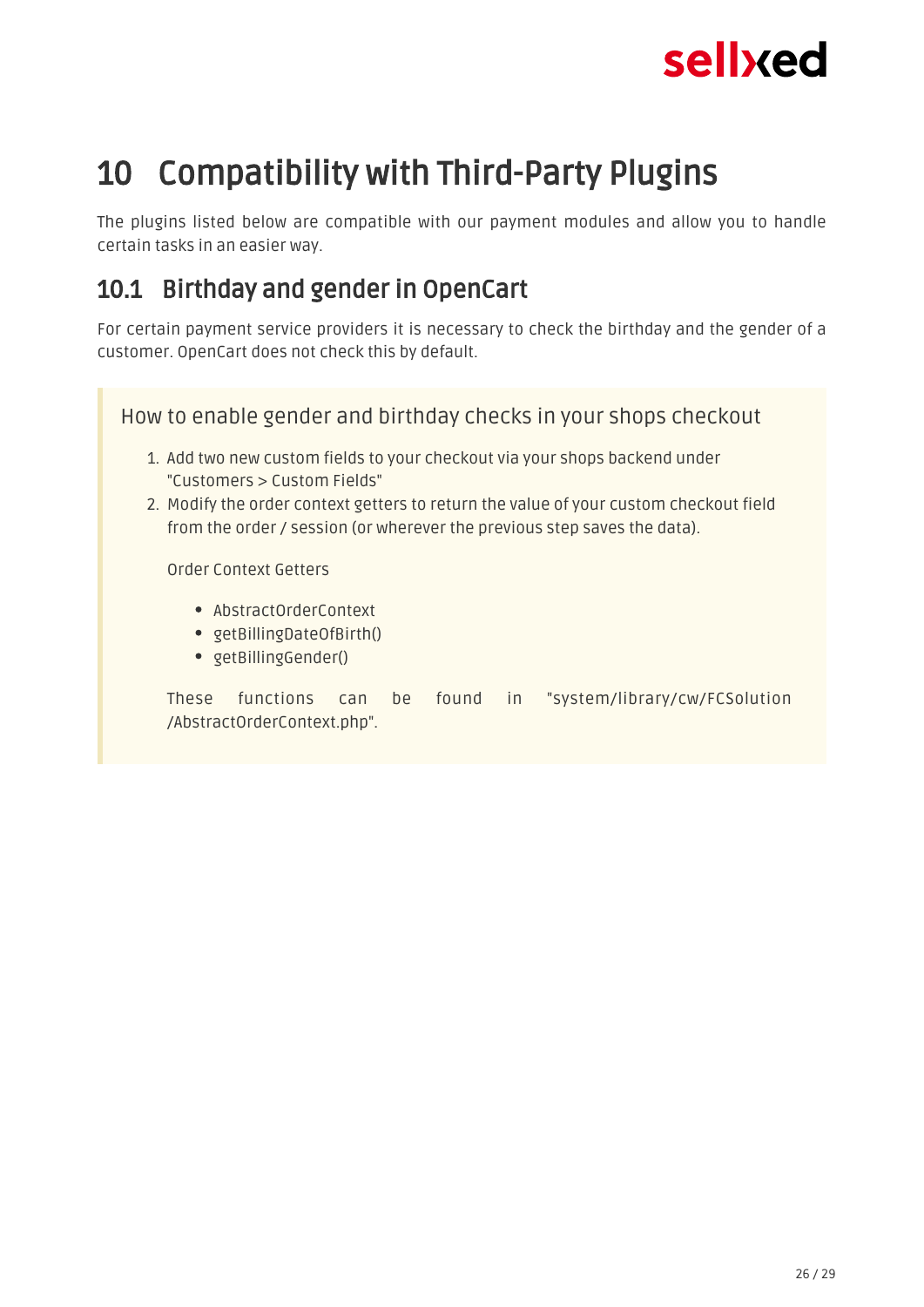## <span id="page-26-0"></span>11 Error Logging

The module will log different unexpected errors or information depending on the configured level. If there is any issue with the module, this log can help identify the cause.

### <span id="page-26-1"></span>11.1 Log Levels

You can configure the log level in the First Cash Solution settings.

- Error: Logs unexpected errors only. (Default)
- Info: Logs extended information.
- Debug: Logs information helpful for debugging.

### <span id="page-26-2"></span>11.2 Log Location

The log file is stored in the default log folder of OpenCart. The path is configured in the config.php of your shop system. (Default Path: {shopRootDirectory}/system/logs or {shopRootDirectory} /system/storage/logs)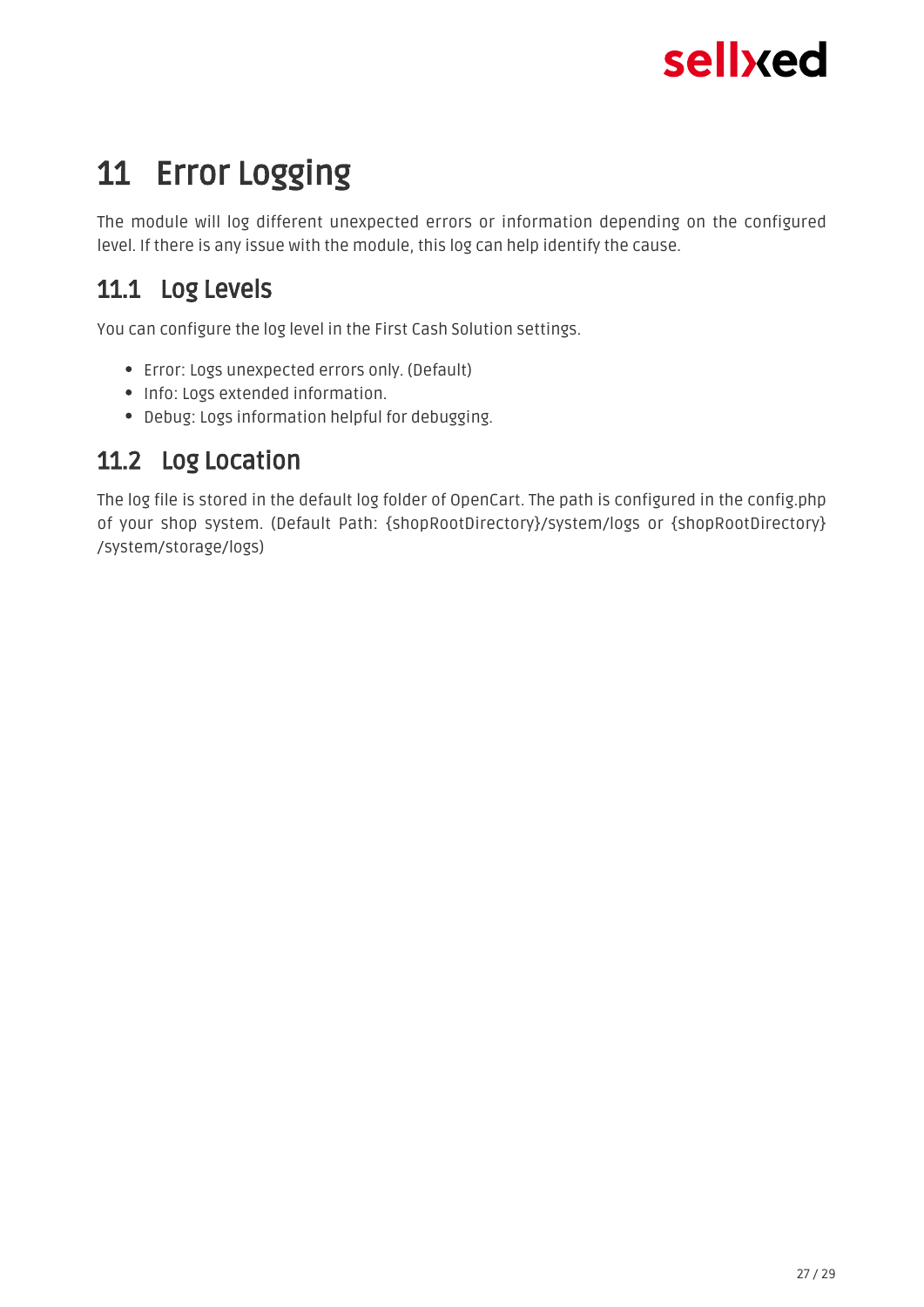## <span id="page-27-0"></span>12 Advanced Information

This section of the manual is for advanced usage of the module. The content is for advanced users with special requirements. Everything in this section is optional and not required for the daily usage of the module.

### <span id="page-27-1"></span>12.1 Transaction Object

This section describes how to extract information from a transaction, if you need it for further processing. E.g. you require more information of the transaction for further processing an order in your ERP system.

The code snippets in this section assume your script resides in the root folder of the shop with the default shop folder structure.

In your script initialize the base of OpenCart.

#### Opencart 3.x

```
require once('config.php');
require once(DIR_SYSTEM . 'startup.php');
// Registry
$registry = new Registry();
// Config
$config = new Confiq();
$config->load('default');
$config->load('catalog');
$registry->set('config', $config);
$loader = new Loader($registry);
$registry->set('load', $loader);
$registry->set('db', new DB($config->get('db_type'), $config->get
('db_hostname'), $config->get('db_username'), $config->get
('db_password'), $config->get('db_database'), $config->get('db_port')));
```
Include the module specific files and set registry.

```
require_once DIR_SYSTEM.'library/cw/init.php';
require_once DIR_SYSTEM.'library/cw/FCSolutionCw/Util.php';
require_once DIR_SYSTEM.'library/cw/FCSolutionCw/Entity/Transaction.php';
FCSolutionCw_Util::setRegistry($registry);
```
Now you can load the transaction and then extract the transactionObject. Load the transaction by Id:

```
$transactionById = FCSolutionCw_Entity_Transaction::loadById
($transactionId);
$transactionObject = $transactionById->getTransactionObject();
```